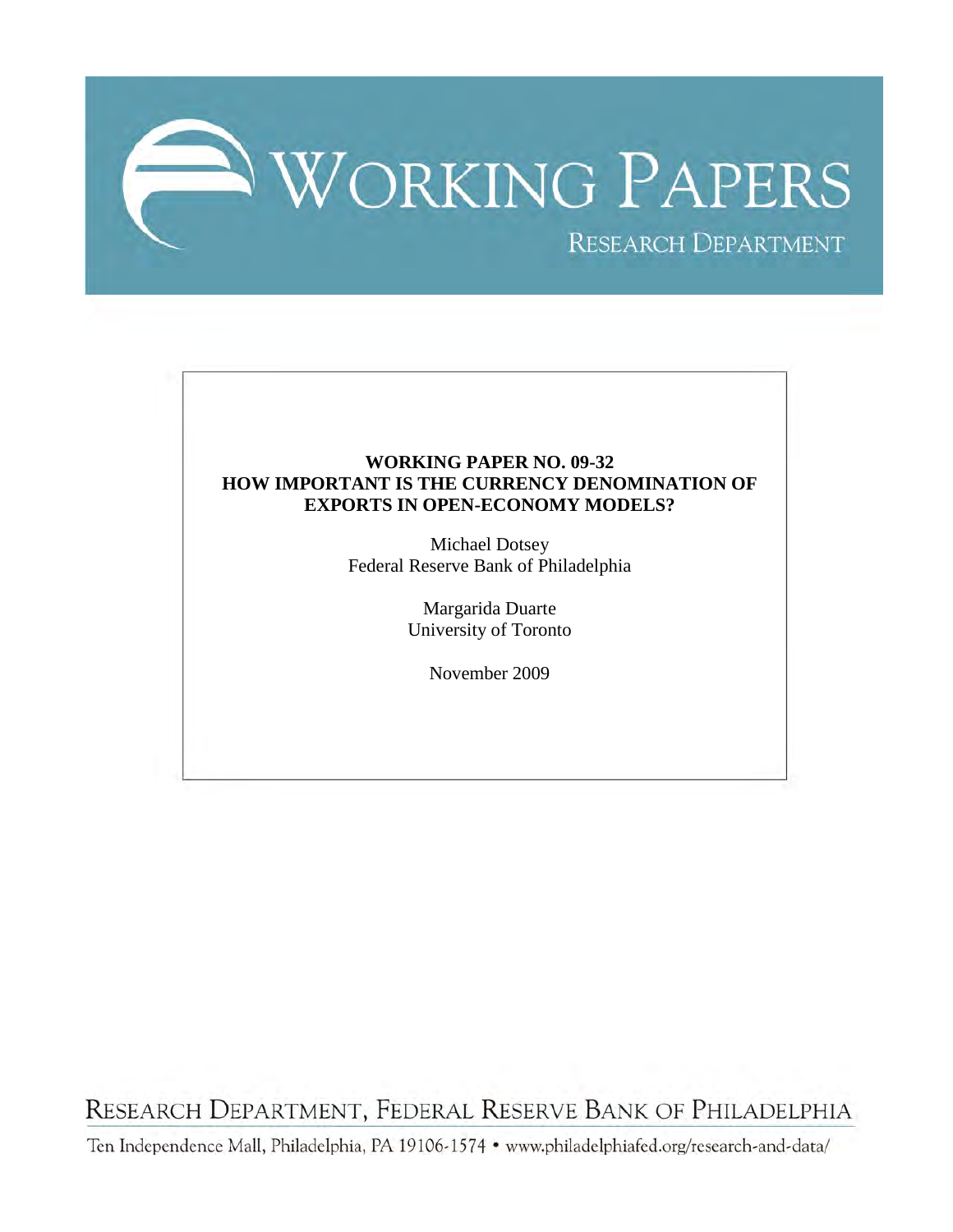# How Important Is the Currency Denomination of Exports in Open-Economy Models?<sup>∗</sup>

Michael Dotsey†

Margarida Duarte‡

Federal Reserve Bank of Philadelphia

University of Toronto

November 2009

#### Abstract

We show that standard alternative assumptions about the currency in which firms price export goods are virtually inconsequential for the properties of aggregate variables, other than the terms of trade, in a quantitative open-economy model. This result is in contrast to a large literature that emphasizes the importance of the currency denomination of exports for the properties of open-economy models.

Keywords: local currency pricing; producer currency pricing; international relative prices; exchange rates; nontraded goods; distribution services.

JEL classification: F3, F41

<sup>∗</sup>We thank Pablo Guerrón and Kei-Mu Yi for their comments. Duarte gratefully acknowledges the support from the Connaught Fund at the University of Toronto. The views expressed in this article are those of the authors and do not necessarily represent those of the Federal Reserve Bank of Philadelphia or the Federal Reserve System. This paper is available free of charge at www.philadelphiafed.org/research-and -data/publications/working-papers/.

<sup>†</sup>E-mail address: michael.dotsey@phil.frb.org.

<sup>‡</sup>E-mail address: margarida.duarte@utoronto.ca.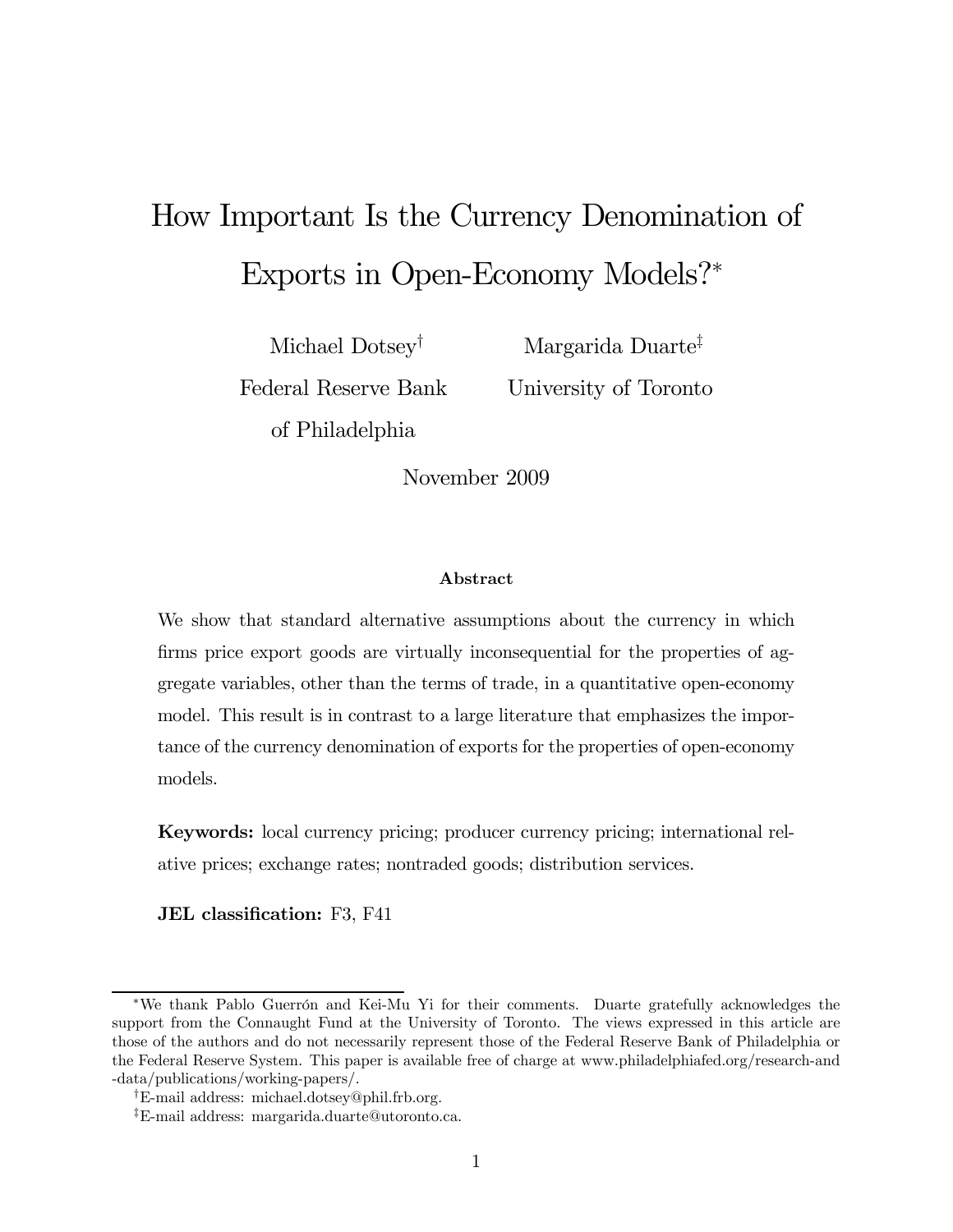# 1 Introduction

The high volatility and persistence of real exchange rate movements are a well-known puzzle in international macroeconomics. Standard decompositions of real exchange rate movements systematically find that movements in the relative price of traded goods across countries are key in understanding real exchange rate behavior whereas movements in the relative price of traded to nontraded goods across countries play a smaller role.<sup>1</sup> In the data, the behavior of the relative price of traded goods (and even highly traded goods) across countries mimics closely the behavior of real exchange rates. This finding has generated much interest in the behavior of the relative price of traded goods across countries. Furthermore, in the context of open-economy macroeconomic models with nominal price rigidities, this evidence has generated an extensive debate on the nature of the pricing decisions of firms that operate in different national markets and on the implications of alternative price-setting regimes for exporters.<sup>2</sup>

There are two standard price-setting regimes for exporters in models with nominal price rigidities, typically referred to as producer currency pricing (PCP) and local currency pricing (LCP).<sup>3</sup> Under PCP, exports are priced in the currency of the producer and the foreign price of home exports varies one-to-one with nominal exchange rate changes.<sup>4</sup> That is, while the domestic-currency price of a good is sticky, its foreign-currency price is not. Therefore, in these models, the adjustment of the nominal exchange rate to exogenous shocks has an immediate impact on the demand for home goods relative to foreign goods. A nominal depreciation, for instance, makes foreign goods more expensive relative to domestic goods worldwide, directing world expenditure toward home goods (expenditure switching effect).<sup>5</sup> Note that in these models the law of one price holds for traded goods and, absent additional features, these models do not generate large movements in the the real exchange rate or in

<sup>4</sup>See, for instance, Obstfeld and Rogoff (1995).

<sup>1</sup>See Engel (1999) for the seminal contribution.

<sup>2</sup>See, for instance, Engel (2002), Obstfeld (2001), Obstfeld and Rogoff (2000a), and the references therein.

<sup>&</sup>lt;sup>3</sup>There are also models in which some firms follow PCP and others follow LCP (e.g., Betts and Devereux, 2000, among others). Devereux, Engel, and Storgaard (2004) consider a model in which the currencydenomination of exports is endogenous, as opposed to the exogenous cases considered here.

<sup>&</sup>lt;sup>5</sup>The expenditure switching effect is also a central mechanism in the traditional Mundell-Flemming-Dornbush open-economy models. (See Obstfeld and Rogoff (1996), chapter 9.)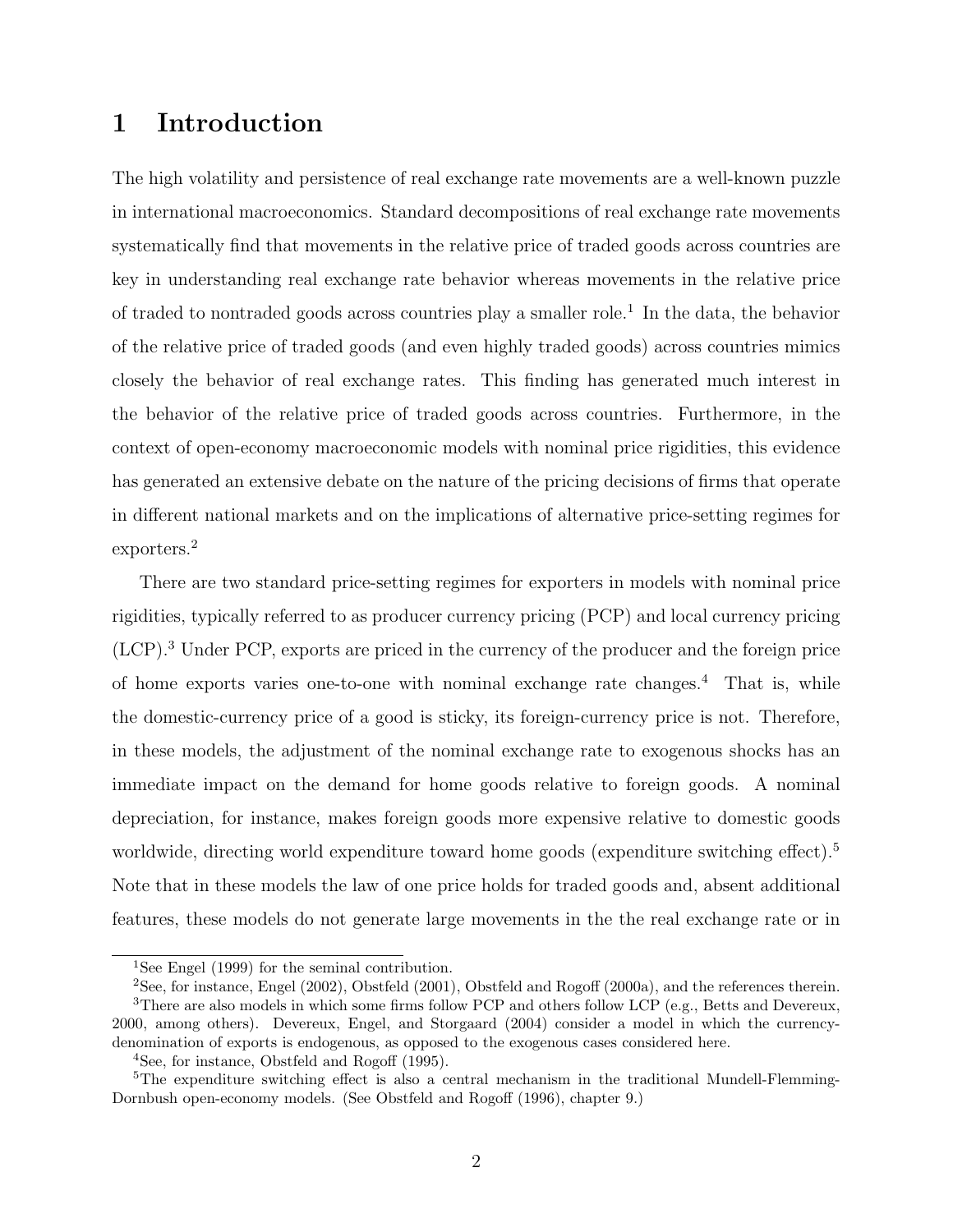the relative price of traded goods across countries.

Under LCP, it is assumed that firms are able to price discriminate across national markets and set prices in the currency of the buyer.<sup>6</sup> Consider first the case in which prices are preset one period in advance. Then, the current price in domestic currency of foreign goods does not respond to unanticipated movements of the nominal exchange rate and domestic consumer prices are insulated from exchange rate changes. This feature of the model implies that, in the short run, unanticipated exchange rate changes generate deviations from the law of one price and that these changes are not associated with an expenditure switching effect.<sup>7</sup> With richer and more realistic nominal price rigidities, prices of imports respond slowly to exchange rate changes under LCP. Therefore, these models are consistent with the empirical evidence on the slow pass-through of exchange rate changes to consumer prices and substantial deviations from the law of one price.<sup>8</sup> In fact, LCP is a common feature of models with nominal price rigidities that address real exchange rate behavior. These models can generate large movements in real exchange rates and the relative price of traded goods across countries.<sup>9</sup> The muted response of the price of imports to exchange rate changes is associated with a dampened expenditure switching effect in the short run in models with LCP. Obstfeld and Rogoff (2000b) present empirical evidence indicating a strong tendency for the terms of trade (defined as the relative price of imports to exports) to worsen with nominal exchange rate depreciations. This evidence supports the importance of the expenditure switching effect of exchange rate changes.<sup>10</sup> Thus, there is an ongoing debate regarding which pricing mechanism is the most appropriate.

In this paper, we contrast the implications of the two alternative pricing regimes that are standard in the open-economy macro literature, PCP and LCP, in a quantitative twocountry model. The model features nontraded goods which are used both as an input

 ${}^{6}$ See Betts and Devereux (1996, 2000) for the initial contributions.

<sup>7</sup> In models with prices set one period in advance, Devereux and Engel (2003) and Corsetti and Pesenti (2005) show that the pricing regime (and the magnitude of the expenditure switching effect) is critical for the optimal degree of exchange rate volatility between open economies. See also Duarte and Obstfeld (2008). <sup>8</sup>See, for instance, Engel and Rogers (1996) and Goldberg and Knetter (1997) among many others.

<sup>9</sup>See, among many others, Bergin and Feenstra (2001), Kollmann (2001), Chari, Kehoe, and McGrattan (2003), Steinsson (2008), Carvalho and Nechio (2008).

<sup>&</sup>lt;sup>10</sup>Obstfeld and Rogoff (2000b) point out that in a model with LCP and prices set one period in advance, the correlation between the terms of trade and the nominal exchange rate is instead negative.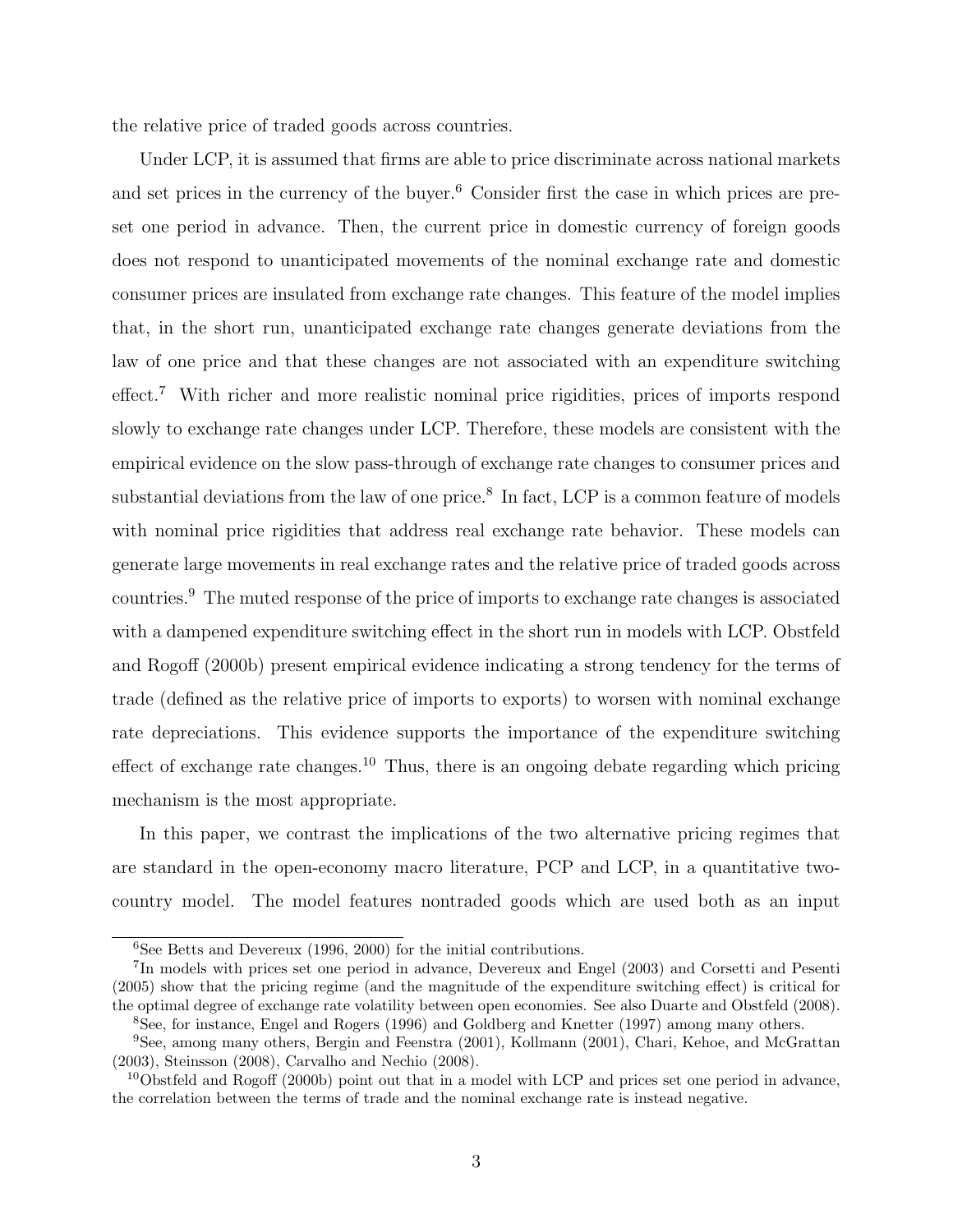into the production of retail goods and as consumption services. We find that different assumptions regarding the currency denomination of exports are virtually inconsequential for the properties of aggregate variables, other than the terms of trade. In particular, the real exchange rate and the international relative price of retail goods behave similarly across the two price-setting regimes. This result follows from the fact that trade represents a relatively small fraction of GDP and that the behavior of the nominal exchange rate is close to a random walk. The two pricing assumptions do, however, differ somewhat with respect to the behavior of the terms of trade and the price of imports and their correlations with other variables in the model. For instance, the terms of trade (as well as the price of imports) have a positive correlation with exchange rates in both models, but the correlation is higher under PCP. That is, exchange rate depreciations worsen the terms of trade under both price-setting regimes, but this effect is somewhat stronger in the PCP model. Nevertheless, it is hard to discriminate between the two pricing regimes based on these correlations alone. Our results highlight the fact that in the context of a quantitative open-economy model, the difference between the polar international pricing regimes is not as extensive as standard analyses may suggest.

The paper is organized as follows. In the next section, we present the model and briefly discuss the calibration. In section 3, we consider the implications of two polar alternative price-setting regimes for the producers of traded goods; we conclude in section 4.

# 2 Alternative Price Setting Regimes

In this section, we look at the two alternative price-setting regimes for firms that sell in different national markets when prices are set one period in advance. In the next section, we describe our benchmark model, where we imbed these firms in a general equilibrium model that also includes nontraded and retail goods and allow for richer and more realistic nominal rigidities.

Consider a model with two countries: home and foreign. In each country there is a continuum of firms producing differentiated varieties of a country-specific good. That is, firm  $i, i \in [0,1]$ , located in the home country produces variety i of the home good. All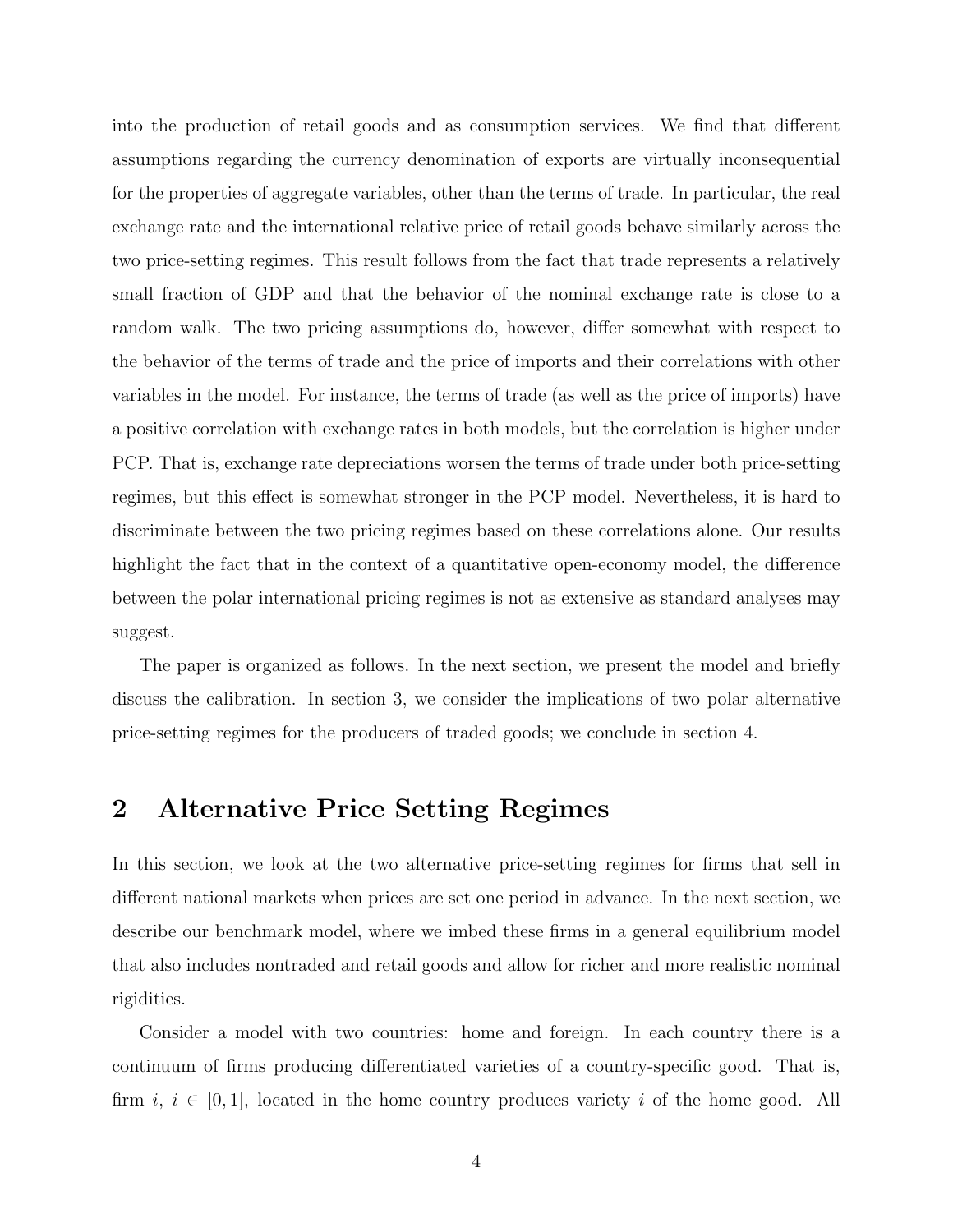varieties of the home and foreign good are imperfect substitutes in consumption. Hence, consumers in both countries consume all varieties of home and foreign goods, and thus each firm sells in both markets.

Let  $y_H^d(i)$  and  $y_H^{d*}(i)$  denote the downward-sloping demand functions from the home and foreign markets faced by firm  $i$  located in the home country. This firm produces with a linear technology in labor  $y_H(i) = z_H l(i)$ , where  $z_H$  is a stochastic country-specific technology level. Firms choose prices before the realization of uncertainty and cannot adjust prices for one period. Given the preset prices, firms meet ex-post demand.

Under PCP, firm *i* chooses one price  $P_{H,t}^{PCP}(i)$ , denominated in home currency, at time t − 1. Hence, in period t home consumers face the price  $P_{H,t}^{PCP}(i)$  for home-variety i and foreign consumers face the foreign-currency price  $P_{H,t}^{*PCP}(i) = P_{H,t}^{PCP}(i)/S_t$ , where  $S_t$  is the equilibrium exchange rate in the period  $t$ . It follows that under PCP the law of one price holds,  $P_{H,t}^{PCP}(i) = S_t P_{H,t}^{*PCP}(i)$ . Firm i chooses its price at time  $t-1$  to maximize expected profits from sales in both markets in period t:

$$
\max_{P_{H,t}^{PCP}(i)} \mathbf{E}_{t-1} \left[ \vartheta_{t|t-1} \left( P_{H,t}^{PCP}(i) - \Psi_{H,t} \right) \left( y_{H,t}^d(i) + y_{H,t}^{*d}(i) \right) \right],
$$

where  $\vartheta$  is the pricing kernel and  $\Psi_{H,t}$  is nominal marginal cost in period t. The optimal price chosen in period  $t - 1$  is a function of next period's expected output of firm i and nominal marginal cost.

Under PCP, the price of the composite domestic good in period  $t$  (an aggregate of the prices of all domestic varieties  $P_{H,t}^{PCP}(i)$  is pre-determined and does not respond for one period to unanticipated shocks in period  $t$ . The price of the imported good, however, varies one-to-one with movements in the nominal exchange rate  $S_t$ . Therefore, after a shock that, say, depreciates the nominal exchange rate, the foreign good becomes more expensive relative to the home good in both countries for one period. Under standard demand functions, demand for the home good relative to the foreign good increases in the period of the shock. Note that the terms of trade of the home country, defined as the domestic-currency price of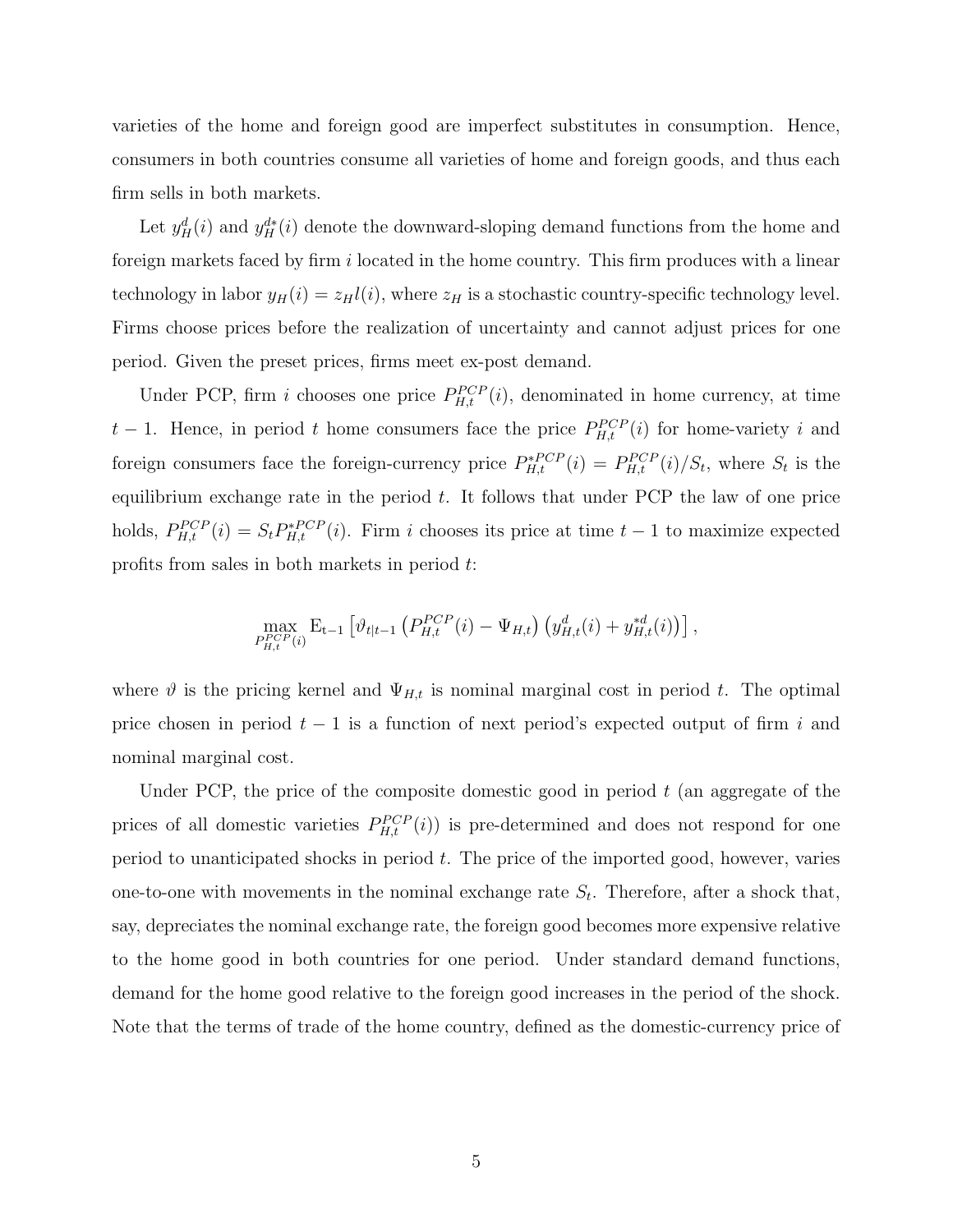imports relative to the price of exports, is given by

$$
\frac{P_{F,t}^{PCP}}{S_t P_{H,t}^{*PCP}}.\tag{1}
$$

Under PCP, this equation can be re-written as

$$
\frac{S_t P_{F,t}^{*PCP}}{P_{H,t}^{PCP}},
$$

where  $P_{F,t}^{*PCP}$  and  $P_{H,t}^{PCP}$  are pre-determined. Therefore, under PCP, a nominal depreciation generates a terms of trade depreciation in the period of the shock.

Under LCP, firm *i* chooses two prices,  $P_{H,t}^{LCP}(i)$  and  $P_{H,t}^{*LCP}(i)$ , denominated in home and foreign currency, respectively, at time  $t - 1$ . These prices maximize expected profits from sales in each market in period t:

$$
\max_{P_{H,t}^{LCP}(i), P_{H,t}^{*LCP}(i)} \mathbf{E}_{t-1} \left[ \vartheta_{t|t-1} \left( P_{H,t}^{LCP}(i) - \Psi_{H,t} \right) y_{H,t}^d(i) + \left( S_t P_{H,t}^{*LCP}(i) - \Psi_{H,t} \right) y_{H,t}^{*d}(i) \right].
$$

In this case, in period t, home consumers face the price  $P_{H,t}^{LCP}(i)$  and foreign consumers face the price  $P_{H,t}^{*LCP}(i)$  for home-variety i. Note that both prices are pre-determined and thus in period t the law of one price need not hold.

Under LCP, both the price of imports and the price of domestic goods are pre-determined in each country. Therefore, shocks that affect the exchange rate, do not affect relative demand for goods in either country for one period. That is, under LCP, relative demand is insulated from exchange rate fluctuations and there is no expenditure switching effect. Note also that because prices are pre-determined in the currency of the consumer, the terms of trade of the home country fall with a nominal exchange rate depreciation (see equation 1).

When firms set prices one period in advance, the price-setting regime has stark implications for the behavior of the relative price of imports to domestic goods and the terms of trade in each country and the correlation of these variables with exchange rate changes. Under PCP, the law of one price always holds and the correlation between the terms of trade and the exchange rate is 1. Under LCP, the relative price of imports does not immediately respond to exchange rates and the correlation between the terms of trade and the exchange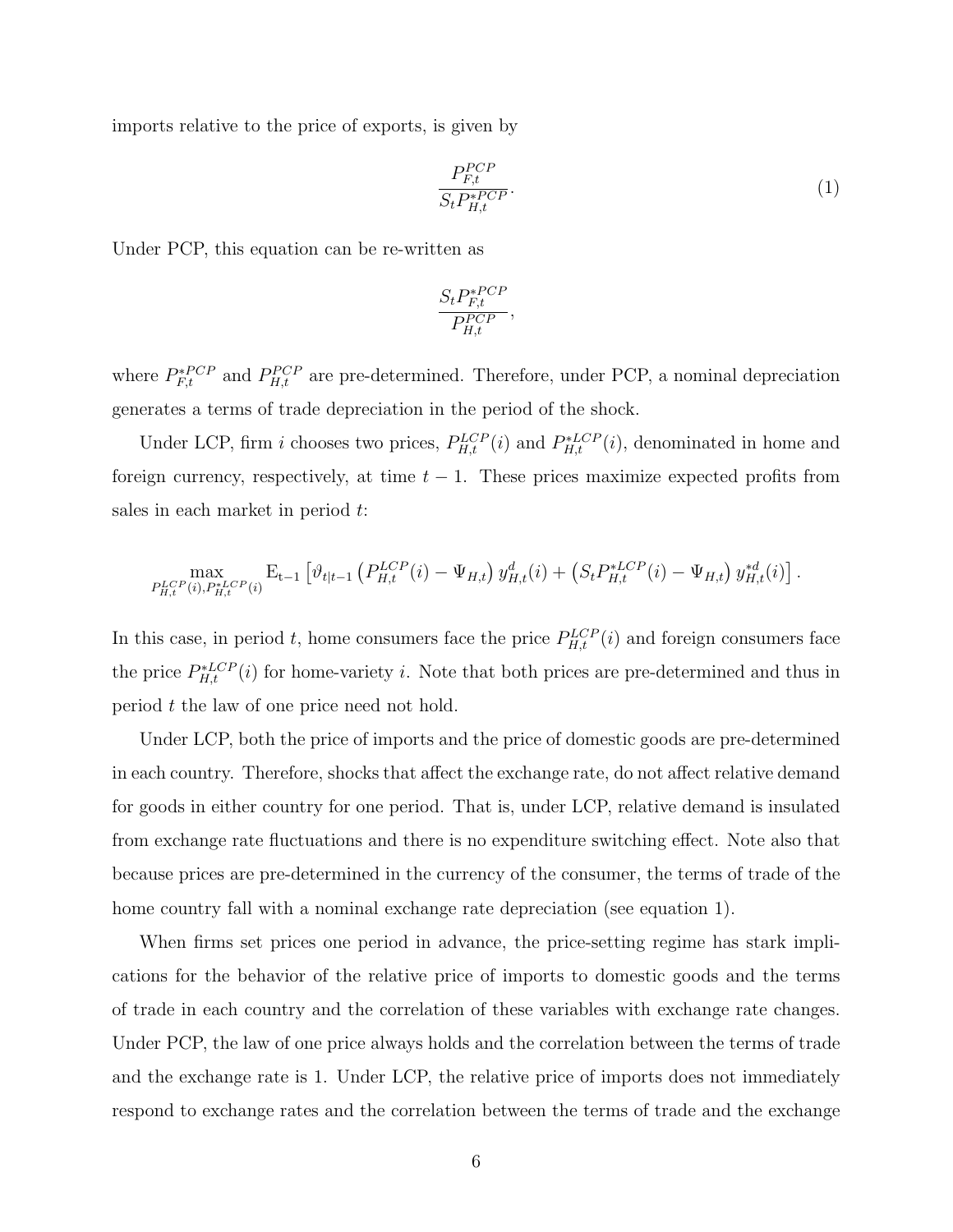rate is  $-1$ .

In the following section, we develop a model with a more general characterization of price rigidity. Instead, each period one-fourth of the mass of firms chooses prices (after the realization of uncertainty) that are fixed for four periods. We also consider the role of nontraded goods in consumption and in the production of retail goods. We find that in our calibrated model the differences between the two price-setting regimes are much diminished. We argue that this finding is robust to critical model variations.

# 3 The Model

We consider a model economy with two countries: denominated home and foreign. The model follows closely that of Dotsey and Duarte (2008). Each country is populated by a representative household, a continuum of firms, and a monetary authority. The production structure of each economy is depicted in Figure 1. Each country produces nontraded goods and intermediate traded goods using capital and labor. In addition, each country produces retail goods using local and imported intermediate traded goods together with nontraded goods (retail services). Households in each country consume retail goods and nontraded consumption goods. They rent capital and labor services to firms in the intermediate traded goods sector and the nontraded goods sector, and they trade noncontingent nominal bonds with the foreign household.

In what follows, we describe the economy of the home country. The foreign economy is analogous, and asterisks denote foreign country variables.

### 3.1 Production

There are three sectors of production in the model: the nontraded goods sector, the intermediate traded goods sector, and the retail sector. The three sectors are treated symmetrically in assuming that firms in each sector produce a continuum of differentiated varieties and set prices in a staggered fashion.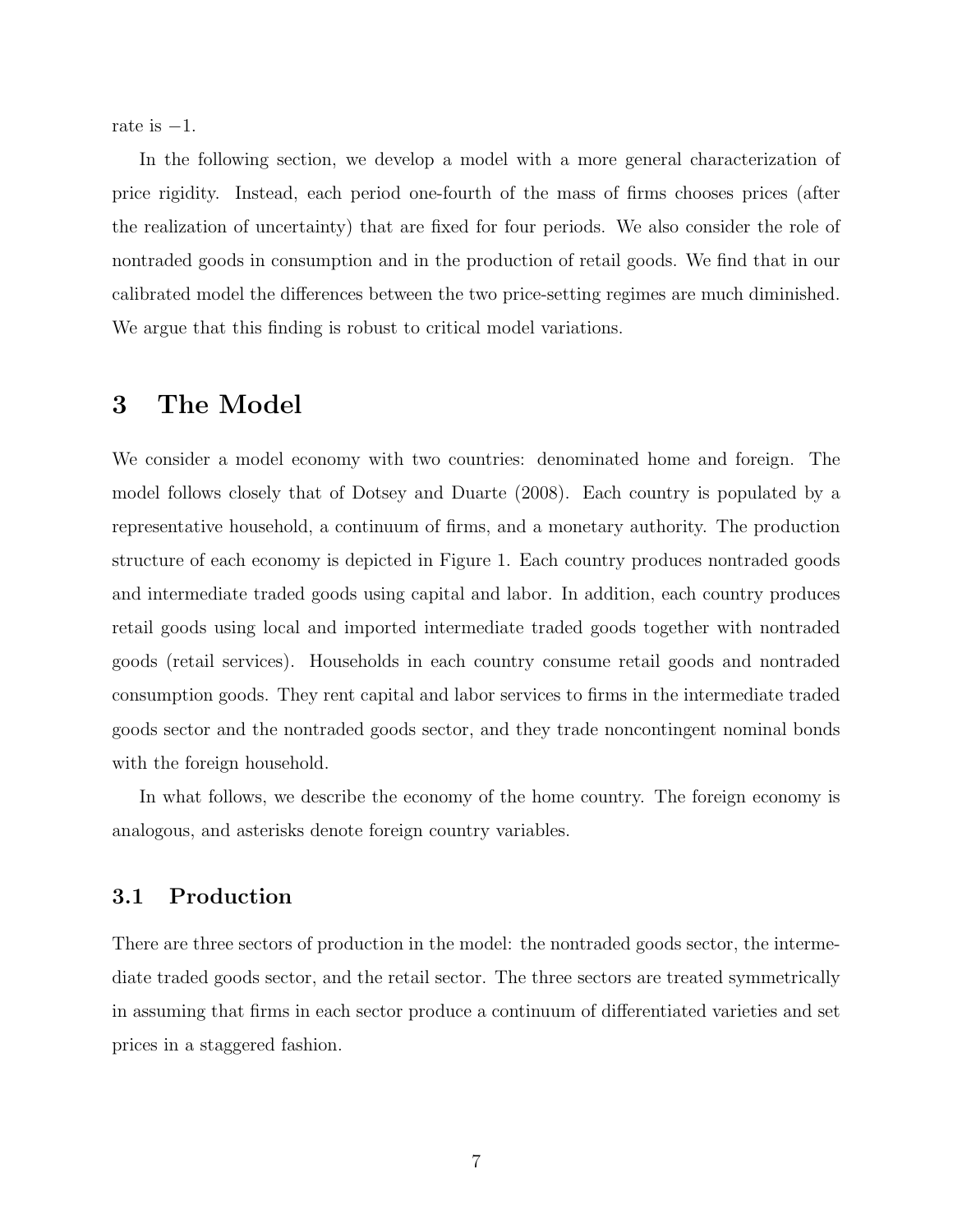#### 3.1.1 The Intermediate Traded Goods Sector

Intermediate traded goods are produced using primary inputs, capital and labor. There is a continuum of firms in this sector, each producing a differentiated variety  $h, h \in [0,1]$ . The production function is  $y_{H,t}(h) = z_{H,t} k_{H,t}(h)^{\alpha} l_{H,t}(h)^{1-\alpha}$ , where H refers to the home intermediate traded goods sector.<sup>11</sup> The term  $z_{H,t}$  represents a productivity shock specific to this sector, and  $k_{H,t}(h)$  and  $l_{H,t}(h)$  denote the use of capital and labor services by firm h.

Each firm in this sector sells its variety to firms in the domestic and foreign retail sectors. Firms in this sector are monopolistically competitive, and we consider two alternative pricing regimes: producer currency pricing and local currency pricing.

Under PCP, each firm chooses one price, denominated in units of domestic currency, for home and foreign markets. We assume that firms set prices for J periods in a staggered way. That is, each period, 1/J of firms optimally choose prices that are set for J periods. The problem of a firm adjusting its price in period  $t$  is described by

$$
\max_{P_{H,t}(0)} \sum_{j=0}^{J-1} \mathcal{E}_t \left[ \vartheta_{t+j|t} \left( P_{H,t}(0) - P_{t+j} \psi_{H,t+j} \right) y_{H,t+j}(j) \right], \tag{2}
$$

where  $y_{H,t+j}(j) = x_{H,t+j}(j) + x_{H,t+j}^*(j)$ , and  $x_{H,t+j}(j)$  and  $x_{H,t+j}^*(j)$  denote the constantelasticity  $\varsigma$  demand curves from home and foreign markets faced by this firm in period  $t + j$ and  $\psi_{H,t}$  is the real marginal cost of production in this sector. The term  $\vartheta_{t+j|t}$  denotes the pricing kernel, used to value profits at date  $t + j$ , which are random as of t, and  $P_{t+j}$  is the aggregate price level. As is standard in the New Keynesian literature, the price chosen by firms that adjust prices in period t,  $P_{H,t}(0)$ , is a function of current and future marginal cost, and current and future output. Specifically,

$$
P_{H,t}(0) = \frac{\varsigma}{\varsigma - 1} \frac{\sum_{j=0}^{J-1} \mathrm{E}_{\mathrm{t}} \left[ \beta^{j} u_{c,t+j} \psi_{H,t+j} y_{H,t+j}(j) \right]}{\sum_{j=0}^{J-1} \mathrm{E}_{\mathrm{t}} \left[ \beta^{j} \frac{u_{c,t+j}}{P_{t+j}} y_{H,t+j}(j) \right]}.
$$
(3)

Under PCP, the law of one price holds for all intermediate traded goods, regardless of when

<sup>&</sup>lt;sup>11</sup>In the foreign country, firms in the intermediate traded goods sector produce differentiated varieties  $y_{F,t}(f), f \in [0,1].$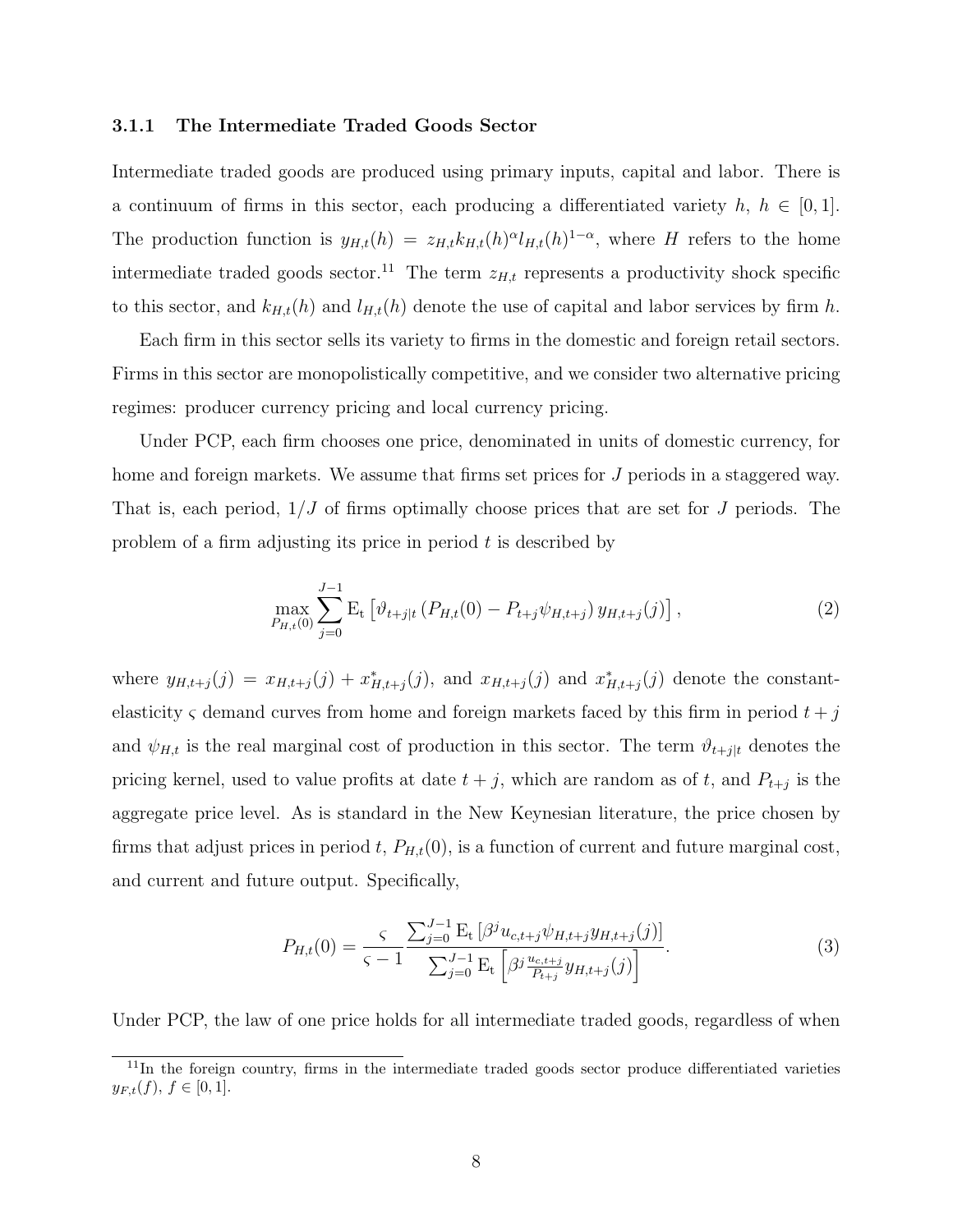prices were last adjusted,

$$
P_{H,t}^*(j) = \frac{P_{H,t}(j)}{S_t}, \quad j = 0, \dots, J-1,
$$
\n(4)

where S denotes the nominal exchange rate (expressed as units of domestic currency per unit of foreign currency).

Under LCP, each period  $1/J$  of firms optimally choose a price, denominated in the buyer's currency, for each market. These two prices are set for J periods. The problem of a firm adjusting its prices in period  $t$  is given by

$$
\max_{P_{H,t}(0), P_{H,t}^*(0)} \sum_{j=0}^{J-1} \mathcal{E}_t \left[ \vartheta_{t+j|t} \left( (P_{H,t}(0) - P_{t+j} \psi_{H,t+j}) x_{H,t+j}(j) + \left( S_{t+j} P_{H,t}^*(0) - P_{t+j} \psi_{H,t+j} \right) x_{H,t+j}^*(j) \right) \right].
$$
\n(5)

The optimal prices chosen by firms that adjust prices in period t now depend on current and future sales in each market and are given by

$$
P_{H,t}(0) = \frac{\varsigma}{\varsigma - 1} \frac{\sum_{j=0}^{J-1} \mathrm{E}_{\mathrm{t}} \left[ \beta^{j} u_{c,t+j} \psi_{H,t+j} x_{H,t+j}(j) \right]}{\sum_{j=0}^{J-1} \mathrm{E}_{\mathrm{t}} \left[ \beta^{j} \frac{u_{c,t+j}}{P_{t+j}} x_{H,t+j}(j) \right]},
$$
(6)

$$
P_{H,t}^{*}(0) = \frac{\varsigma}{\varsigma - 1} \frac{\sum_{j=0}^{J-1} \mathcal{E}_{t} \left[ \beta^{j} u_{c,t+j} \psi_{H,t+j} x_{H,t+j}^{*}(j) \right]}{\sum_{j=0}^{J-1} \mathcal{E}_{t} \left[ \beta^{j} \frac{u_{c,t+j}}{P_{t+j}} S_{t+j} x_{H,t+j}^{*}(j) \right]}.
$$
(7)

Under LCP, the law of one price need not hold for any vintage of prices. First, firms that reset prices in the current period may choose to price discriminate across markets and choose prices such that  $P_{H,t}(0) \neq S_t P_{H,t}^*(0)$ . Second, unanticipated movements in the nominal exchange rate imply automatic deviations from the law of one price for the remaining  $J - 1$  vintages of prices that are not reset in period  $t$ , since prices in each market are set in the buyer's currency and, thus, insulated from exchange rate changes by construction.

Note that the pricing regime affects the equilibrium of the model because prices are sticky. With flexible prices the optimal price depends only on the nominal marginal cost of production and the price elasticity of demand  $\varsigma$ . It follows that in our model, under LCP, firms choose prices in domestic and foreign currencies that obey the law of one price.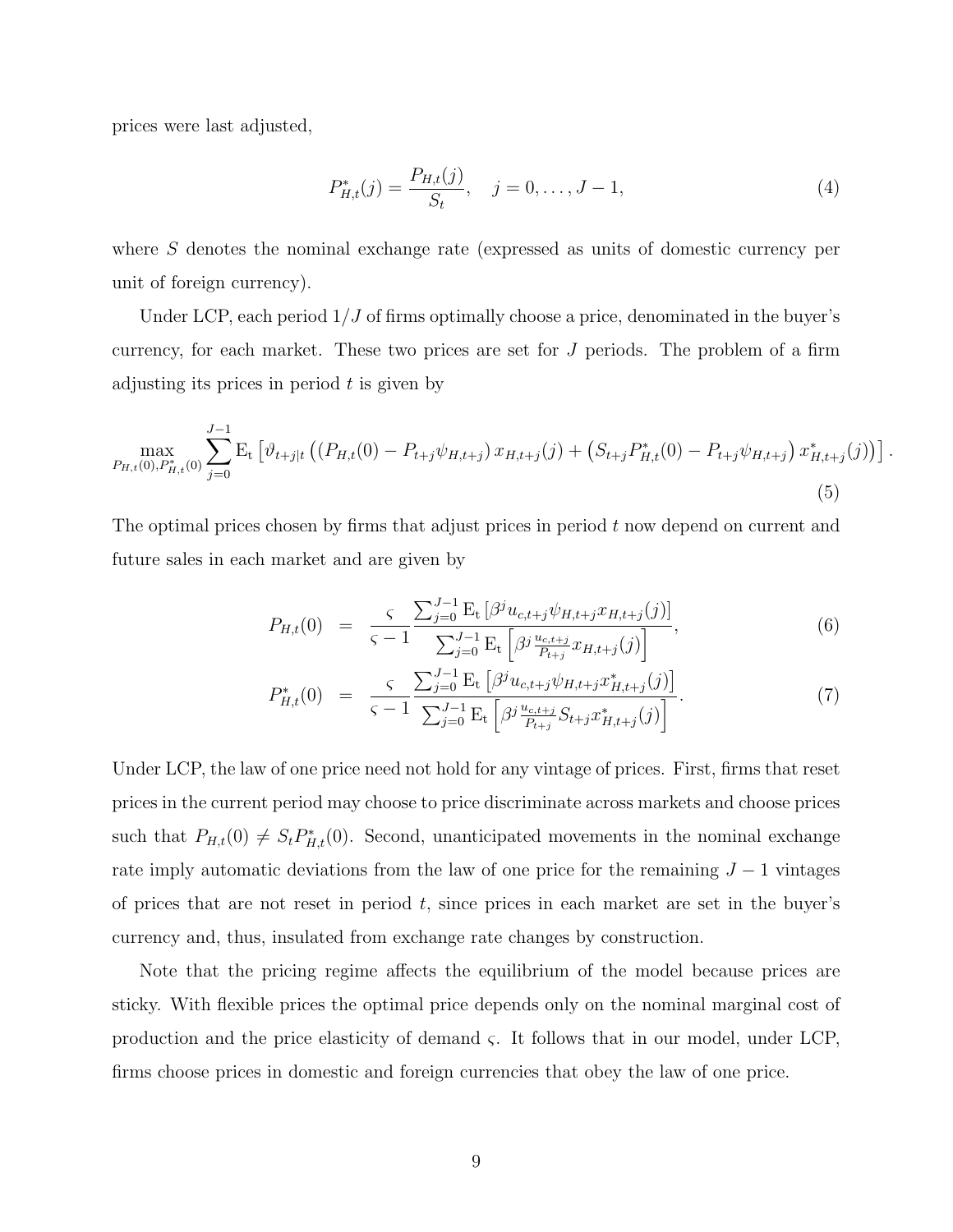#### 3.1.2 The Nontraded Goods Sector

This sector, indexed by N, has a structure analogous to the intermediate traded goods sector. Each firm  $n, n \in [0, 1]$ , operates the production function  $y_{N,t}(n) = z_{N,t} k_{N,t}(n) \alpha l_{N,t}(n)^{1-\alpha}$ , where all the variables have analogous interpretations. The price-setting problem for a firm in this sector is

$$
\max_{P_{N,t}(0)} \sum_{j=0}^{J-1} \mathbf{E}_{t} \left[ \vartheta_{t+j|t} \left( P_{N,t}(0) - P_{t+j} \psi_{N,t+j} \right) y_{N,t+j}(j) \right],
$$

where  $y_{N,t+j}(j) = x_{N,t+j}(j) + c_{N,t+j}(j)$  represents demand from firms in the retail sector and consumers faced by this firm in period  $t + j$ . The optimal price is given by an expression analogous to equation (3).

#### 3.1.3 The Retail Sector

Firms in this sector combine domestic and imported traded goods with (nontraded) retail services in fixed proportions to bring retail goods to consumers. There is a continuum of firms in this sector, indexed by R, each producing a differentiated variety  $r, r \in [0, 1]$ . Each firm combines all varieties of domestic and imported intermediate traded goods to produce the composite good  $x_T$ , given by

$$
x_{T,t}(r) = \left[\omega_H^{\frac{1}{\xi}} x_{H,t}(r)^{\frac{\xi-1}{\xi}} + (1 - \omega_H)^{\frac{1}{\xi}} x_{F,t}(r)^{\frac{\xi-1}{\xi}}\right]^{\frac{\xi}{\xi-1}},\tag{8}
$$

where  $x_{H,t}(r)$  and  $x_{F,t}(r)$  are Dixit-Stiglitz aggregators of all home and foreign intermediate traded varieties, respectively, with elasticity of substitution  $\zeta$  between any two varieties. Each firm also combines all nontraded varieties to produce  $x_N$ , using a Dixit-Stiglitz aggregator. Firms then bring the intermediate traded good  $x<sub>T</sub>$  to market by combining it in fixed proportions with nontraded goods  $x_N$ . The production function of variety r of the retail good is

$$
y_{R,t}(r) = \min\left\{\frac{x_{N,t}(r)}{\omega}, \frac{x_{T,t}(r)}{1-\omega}\right\}.
$$
\n(9)

Firms in this sector sell their differentiated varieties to consumers for consumption and investment purposes. These firms set prices for J periods in a staggered way and the problem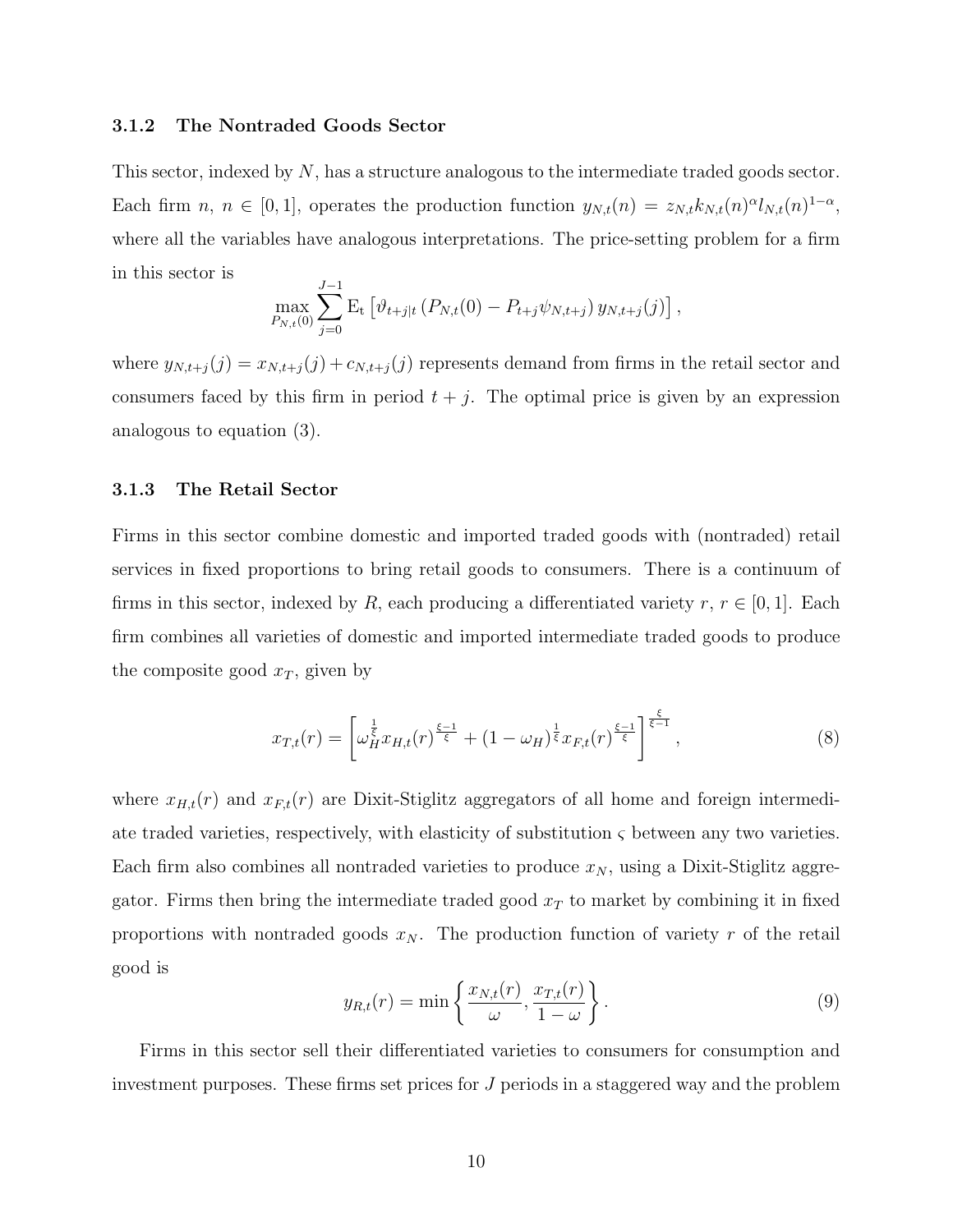of a firm adjusting its price in period  $t$  is given by

$$
\max_{P_{R,t}(0)} \sum_{j=0}^{J-1} \mathbf{E}_{t} \left[ \vartheta_{t+j|t} \left( P_{R,t}(0) - P_{t+j} \psi_{R,t+j} \right) y_{R,t+j}(j) \right],
$$

where  $y_{R,t+j}(j) = c_{R,t+j}(j) + i_{t+j}(j)$  represents the demand for consumption and investment purposes faced by this firm in period  $t + j$ . The optimal price is given by an expression analogous to equation (3).

### 3.2 Households

The problem of the household is standard. The representative household in the home country maximizes the expected value of lifetime utility, given by

$$
U_0 = \mathcal{E}_0 \sum_{t=0}^{\infty} \frac{\beta^t}{1-\sigma} \left\{ \left( ac_t^{\eta} + (1-a) \left( \frac{M_{t+1}}{P_t} \right)^{\eta} \right)^{\frac{1-\sigma}{\eta}} \exp \left\{ \frac{-\psi_0}{1+\psi_1} l_t^{1+\psi_1} (1-\sigma) \right\} - 1 \right\}, \tag{10}
$$

where  $l_t$  denotes hours worked,  $M_{t+1}/P_t$  denotes real money balances held from period t to period  $t + 1$ , and  $c_t$  denotes consumption of a composite good which is an aggregate of the retail good  $c_{R,t}$  and the nontraded good  $c_{N,t}$ , and is given by

$$
c_t = \left(\omega_R^{\frac{1}{\gamma}} c_{R,t}^{\frac{\gamma-1}{\gamma}} + (1 - \omega_R)^{\frac{1}{\gamma}} c_{N,t}^{\frac{\gamma-1}{\gamma}}\right)^{\frac{\gamma}{\gamma-1}}, \gamma > 0.
$$
 (11)

The parameter  $\gamma$  denotes the elasticity of substitution between retail and nontraded goods and  $\omega_R$  is a weight. The consumption of retail goods and nontraded goods,  $c_R$  and  $c_N$ , are each Dixit-Stiglitz aggregators of all the varieties of the retail and nontraded goods,  $c_R(r)$ and  $c_N(n)$ ,  $r, n \in [0, 1]$ , respectively, with constant elasticity of substitution  $\varsigma$ .

The representative consumer in the home country owns the capital stock  $k_t$ , holds domestic currency, and trades a riskless bond denominated in home-currency units with the foreign representative consumer. The stock of bonds held by the household at the beginning of period t is denoted by  $B_{t-1}$ . These bonds pay the gross nominal interest rate  $R_{t-1}$ . There is a cost of holding bonds given by  $\Phi_b(B_{t-1}/P_t)$ , where  $\Phi_b(\cdot)$  is a convex function.<sup>12</sup> The

<sup>&</sup>lt;sup>12</sup>This cost of holding bonds guarantees that the equilibrium dynamics of our model are stationary. See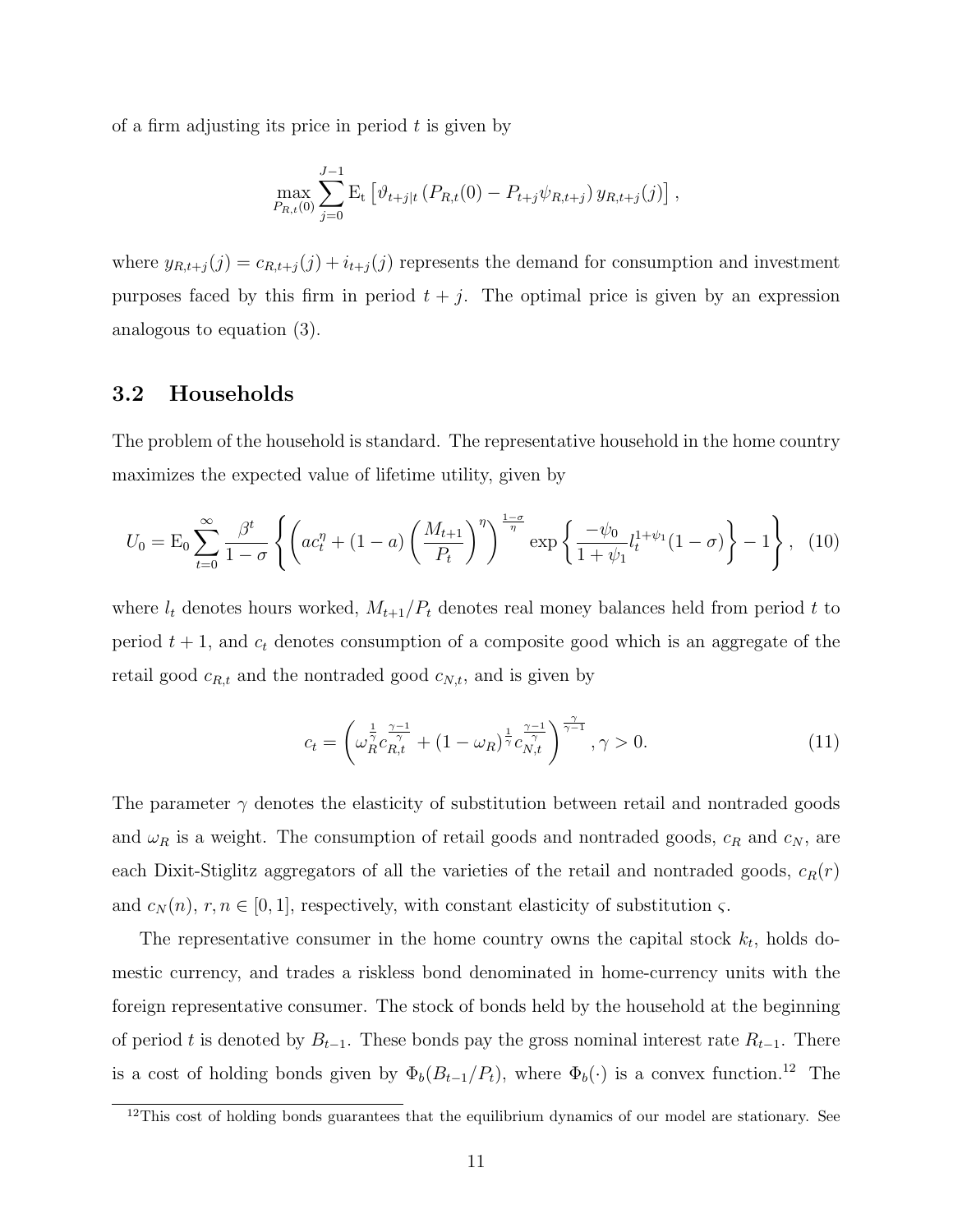consumer rents labor services  $l_t$  and capital services  $k_t$  to domestic firms at rates  $w_t$  and  $r_t$ , respectively, both expressed in units of consumption goods. Finally, households receive nominal dividends  $D_t$  from domestic firms and transfers  $T_t$  from the monetary authority. The period-t budget constraint of the representative consumer, expressed in home-currency units, is given by

$$
P_{t}c_{t} + P_{R,t}i_{t} + M_{t+1} + B_{t} + P_{t}\Phi_{b}\left(\frac{B_{t-1}}{P_{t}}\right) \le P_{t}\left(w_{t}l_{t} + r_{t}k_{t}\right) + R_{t-1}B_{t-1} + D_{t} + M_{t} + T_{t}.\tag{12}
$$

The law of motion for capital accumulation is

$$
k_{t+1} = k_t(1 - \delta) + k_t \Phi_k \left(\frac{i_t}{k_t}\right),\tag{13}
$$

where  $\delta$  is the depreciation rate of capital and  $\Phi_k(\cdot)$  is a convex function representing capital adjustment costs.<sup>13</sup>

Households choose sequences of consumption, hours worked, investment, money holdings, debt holdings, and capital stock to maximize the expected discounted lifetime utility (10) subject to the sequence of budget constraints (12) and laws of motion of capital (13).

### 3.3 The Monetary Authority

The monetary authority issues domestic currency. Additions to the money stock are distributed to consumers through lump-sum transfers  $T_t = M_t^s - M_{t-1}^s$ . The monetary authority is assumed to follow an interest rate rule similar to those studied in the literature. In particular, the interest rate is given by

$$
R_t = \rho_R R_{t-1} + (1 - \rho_R) \left[ \bar{R} + \rho_{R,\pi} \left( E_t \pi_{t+1} - \bar{\pi} \right) + \rho_{R,y} \ln \left( y_t / \bar{y} \right) \right],\tag{14}
$$

where  $\pi_t$  denotes CPI inflation,  $y_t$  denotes real GDP, and a barred variable represents its target value.

Schmitt-Grohé and Uribe (2003) for a discussion and alternative approaches.

<sup>&</sup>lt;sup>13</sup>Capital adjustment costs are incorporated to reduce the response of investment to country-specific shocks. In their absence, the model would imply excessive investment volatility. See, for instance, Baxter and Crucini (1995).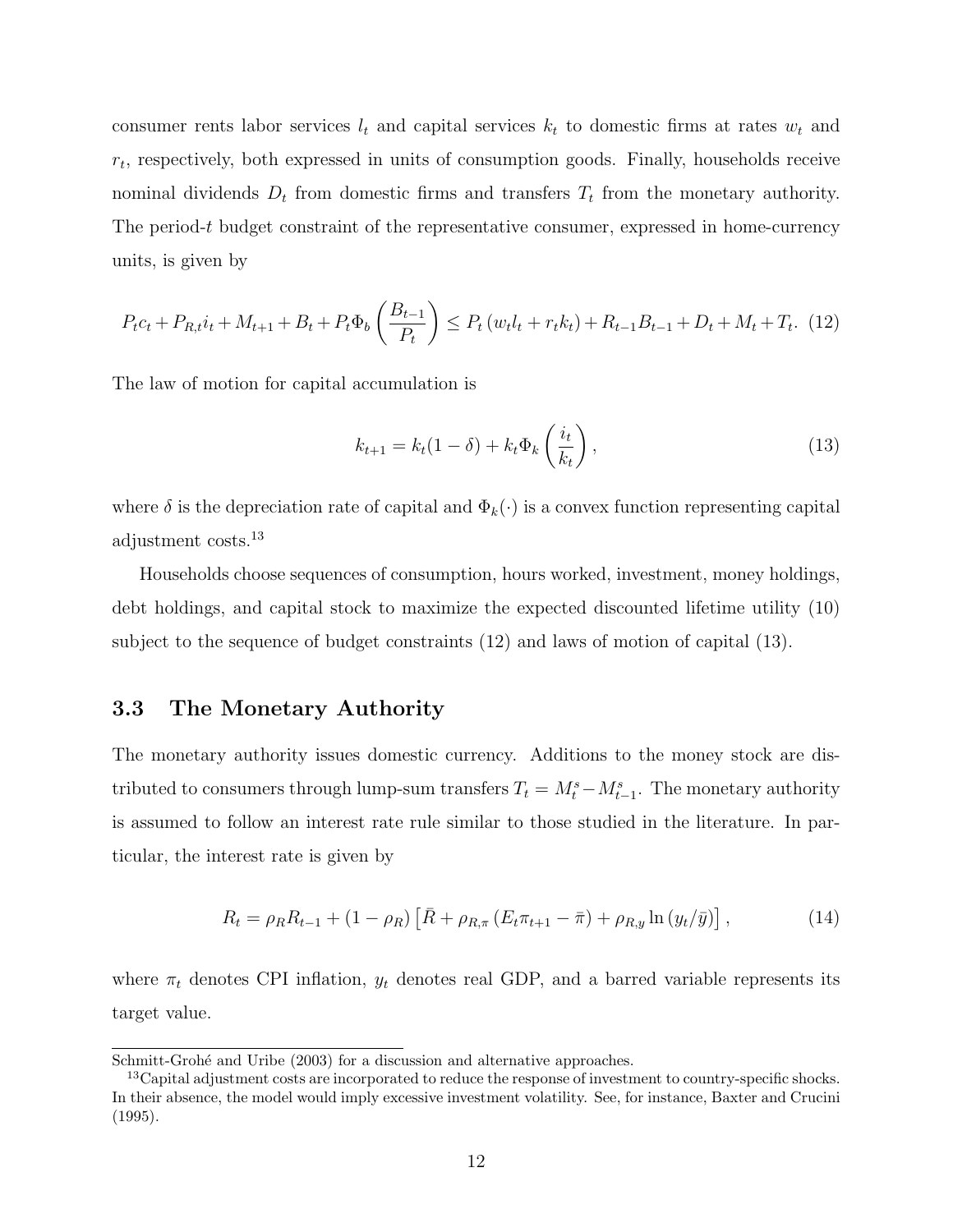### 3.4 Market Clearing Conditions and Model Solution

The model is closed by imposing standard market clearing conditions for labor, capital, and bonds. We focus on the symmetric and stationary equilibrium of the model. The model is solved by linearizing the equations characterizing the equilibrium around the steady-state and solving numerically the resulting system of linear difference equations.

The parameter values used to solve the model are reported in Table 1. We assume that the world economy is symmetric so that the two countries share the same structure and parameter values. The model is calibrated using U.S. data and productivity data from the OECD STAN database, with a period in our model corresponding to one quarter.

We now discuss some key parameter values and refer the reader to Dotsey and Duarte (2008) for a detailed discussion of the calibration of the model. We choose the weights on consumption of retail goods  $\omega_R$ , on nontraded retail services  $\omega$ , and on domestic traded inputs  $\omega_H$  to simultaneously match, given all other parameter choices, the average share of consumption of nontraded goods in GDP, the average share of retail services in GDP, and the average share of imports in GDP.<sup>14</sup> Over the period 1973-2004, these shares averaged 0.44, 0.19, and 0.13, respectively, in the United States. Therefore, our model is consistent with the weight of the external sector and the weight of nontraded goods in GDP.<sup>15</sup>

The elasticity of substitution between domestic and imported traded goods,  $\xi$  in equation  $(8)$ , is a critical parameter in two-country models.<sup>16</sup> In our benchmark calibration, we set this elasticity to 0.85, close to the mid-point of import and export price elasticities estimated by Hooper, Johnson, and Marquez (1998) for the United States. In section 4.1, we also consider a version of the model with a lower elasticity of substitution between domestic and imported inputs.

We assume that technology shocks follow independent  $AR(1)$  processes. Based on regressions using data on total factor productivity (TFP) for manufacturing and for wholesale

<sup>&</sup>lt;sup>14</sup>We measure retail services in the data as the value added from retail trade, wholesale trade, and transportation excluding transit and ground transportation services. We measure consumption of nontraded goods in the data as consumption services.

<sup>&</sup>lt;sup>15</sup>Given these parameter choices, the model implies that the share of nontraded consumption in total consumption in steady-state is 0.55. This value is consistent with empirical findings for the United States. See, for instance, Stockman and Tesar (1995).

<sup>16</sup>See, for example, Heathcote and Perri (2002) and Corsetti, Dedola, and Leduc (2008).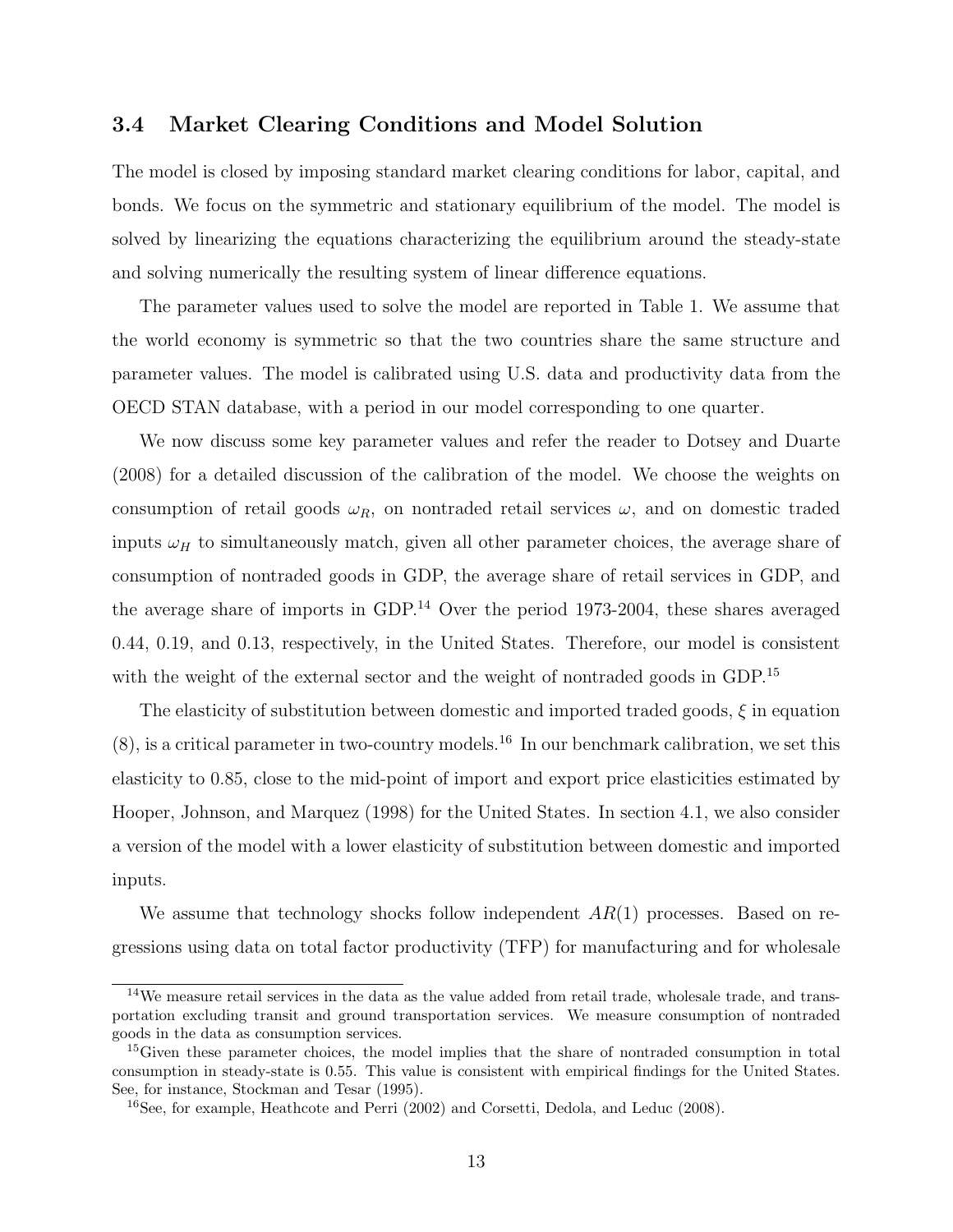and retail services for the United States and an aggregate of its major trading partners, we set the autocorrelation coefficient to 0.98 for all processes. This characterization of productivity as a stationary but highly persistent process is consistent with other data series on productivity in manufacturing. Consistent with these regressions we also set the ratio of the standard deviations of innovations to TFP on manufacturing and services to 2. The level of the standard deviation of innovations to TFP on manufacturing is chosen to match the volatility of GDP.

### 4 Implications of the Pricing Regime

Firms in the intermediate traded goods sector sell the good they produce to retail firms in the domestic and foreign markets. We consider the implications of two polar price-setting regimes for producers of intermediate traded goods.

Under PCP, these firms choose one price which is set for 4 periods.<sup>17</sup> This price is denominated in the currency of the producer and the price charged to foreigners is its foreigncurrency value. Therefore, under PCP, the law of one price always holds for all vintages of traded goods. Note that while prices of locally-produced traded inputs are sticky, the prices of all vintages of imported varieties vary one-to-one with exchange rate changes.

Under LCP, producers of intermediate traded goods are able to discriminate across markets and choose a price for each market. Prices are denominated in the currency of the buyer and are set for 4 periods. Hence, in this case, prices of imported goods are sticky in the buyer's currency and an unanticipated exchange rate change generates a deviation from the law of one price for the three vintages of intermediate traded goods whose prices are preset. Regarding the newly reset prices, under LCP, producers choose the prices of their good that maximize discounted expected profits in each market (see equations  $(6)$  and  $(7)$ ). The loglinearized equations for the prices chosen in period  $t$  for the home intermediate traded good

<sup>&</sup>lt;sup>17</sup>Therefore, at any date there are four vintages of intermediate traded goods: the vintage whose price was reset the current period and three vintages with preset prices (chosen in each of the three previous periods).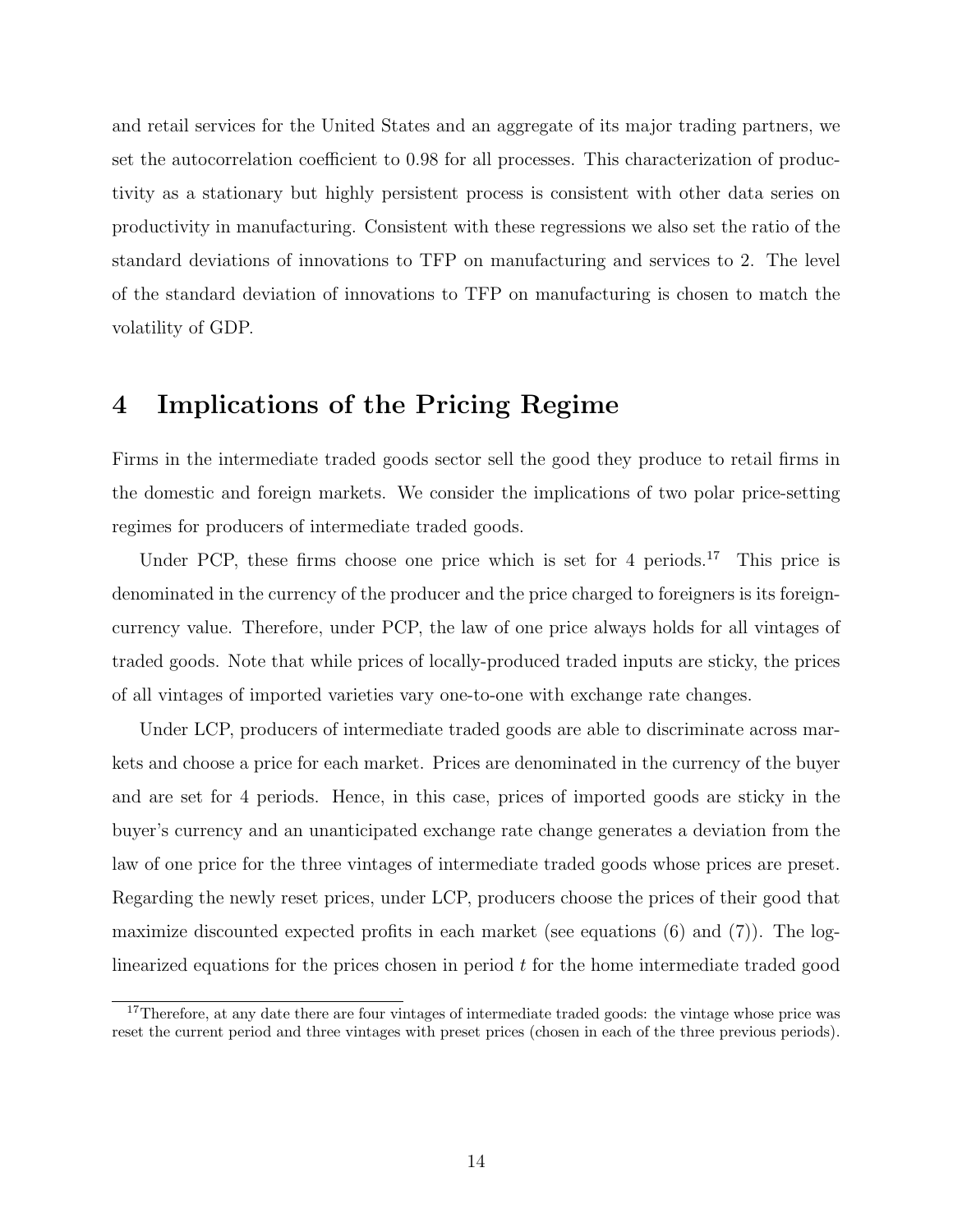sold at home and abroad are given by,

$$
\hat{P}_{H,t}(0) = \mathcal{E}_t \left[ \sum_{j=0}^{J-1} \rho_j \left( \hat{\psi}_{H,t+j} + \hat{P}_{t+j} \right) \right],
$$
\n(15)

and

$$
\hat{P}_{H,t}^*(0) = \hat{P}_{H,t}(0) - \mathcal{E}_t \left[ \sum_{j=0}^{J-1} \rho_j \hat{S}_{t+j} \right],\tag{16}
$$

respectively.<sup>18</sup> Note that the law of one price holds for newly priced goods when the exchange rate follows a random walk. Therefore, if the exchange rate is close to a random walk, then the law of one price holds approximately for newly priced goods and differences across the two price- setting regimes following a shock only arise from deviations from the law of one price for the three vintages of intermediate traded goods whose prices are preset. However, as additional vintages of firms reset their prices after a shock, the distinction between the two price-setting mechanisms disappears and, thus, any potential differences are short lived.

Columns I and II in Table 2 report statistics of the model under the two pricing regimes. Two main features arise. First, the business-cycle statistics reported in Table 2, other than correlations of the terms of trade and price of imports, are not affected substantially by the pricing regime. For example, the standard deviations of the real exchange rate and the terms of trade under PCP relative to those under LCP are 1.02 and 0.99. The nominal exchange rate is slightly more volatile under PCP, with the ratio 1.14. The model also implies similar persistence across pricing mechanisms as well as cross-country correlations and correlations of real exchange rates with other aggregate variables. Second, the correlations of the terms of trade and the price of imports with other variables (particularly so exchange rates) are substantially higher under PCP than LCP.<sup>19</sup>

To gain some intuition on the differences between the two pricing regimes, Figures 2 and 3

<sup>&</sup>lt;sup>18</sup>A hat denotes the deviation from steady-state of the log of the variable, and we have linearized around a zero inflation steady state. Note that variables that scale the level of demand do not enter these equations because, to a first-order approximation around the optimal price, they influence marginal cost and marginal revenue to the same extent. The term  $\rho_j$  is  $\beta^j / (\sum_{j=0}^{J-1} \beta^j)$ . For  $\beta$  close to one,  $\rho_j \approx 1/J$ .

 $19$ We note that the similar behavior of variables other than the terms of trade and price of imports across price setting regimes does not depend on the nature of monetary policy, given by equation (14). We obtain similar results when we replace equation (14) with a money-supply rule.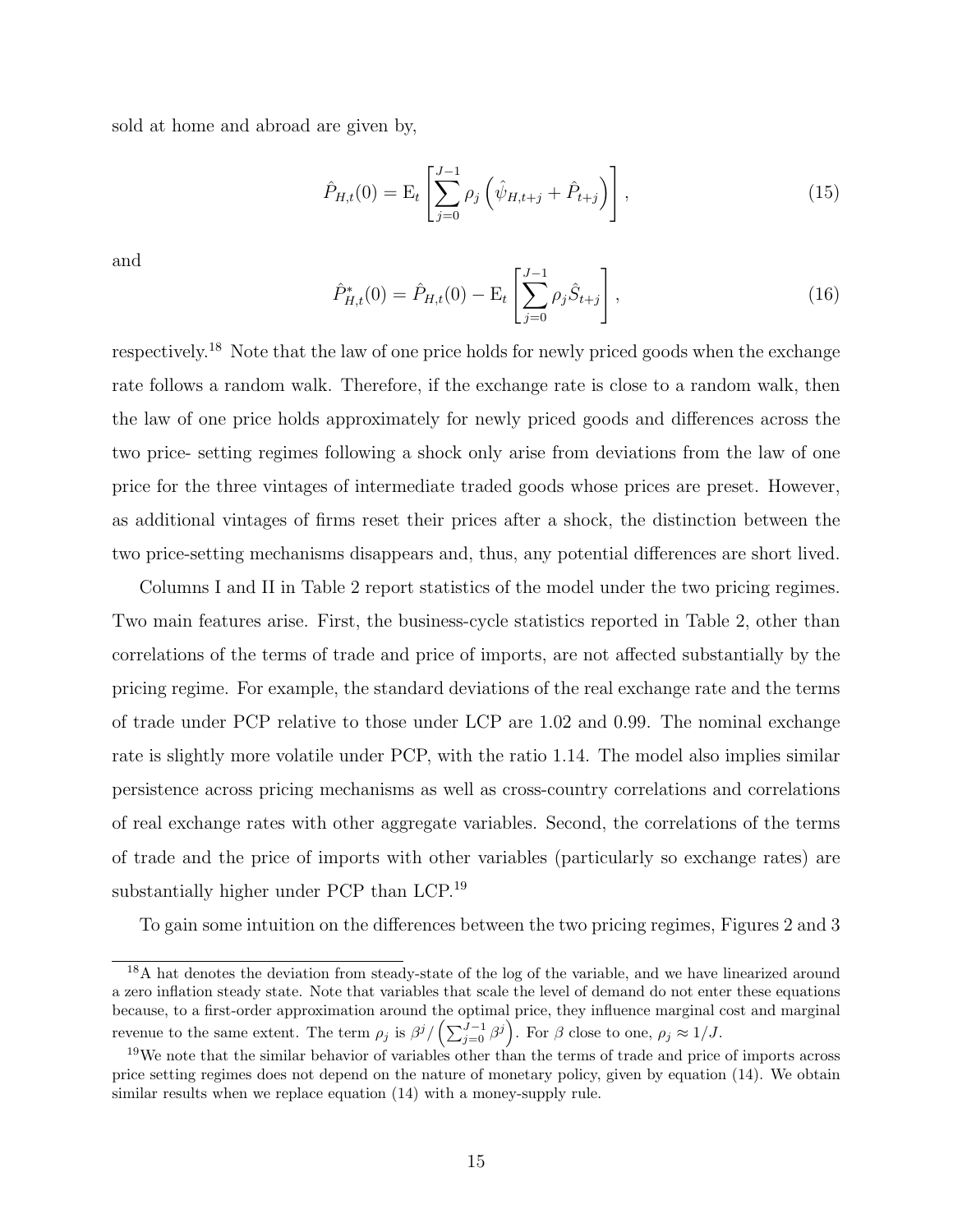plot the responses of selected variables to a productivity shock in the traded and nontraded goods sectors, respectively, under the two regimes. In each figure, the panels on the left plot the response under PCP and the panels on the right plot the response under LCP. A first glance at these figures reveals that these responses are almost indistinguishable between the two pricing mechanisms, except for the response of the terms of trade and the price of imports to a shock in the nontraded goods sector.

In response to a shock to productivity in the traded goods sector, the behavior of all variables is similar under both pricing arrangements. As Figure 2 shows, the response of the nominal exchange rate to this shock is small.<sup>20</sup> As a result, under LCP, unanticipated shocks to productivity in the traded goods sector do not generate large deviations from the law of one price, even for traded inputs whose prices are preset. Therefore, the response of all variables is similar across the two pricing mechanisms.

In contrast, a positive shock to productivity in the nontraded goods sector generates a sharp exchange rate depreciation. Therefore, this shock has the potential to generate large differences between the two pricing regimes. We find that in response to this shock, the behavior of the terms of trade, the price of imports, and (to a lesser extent) the price of the traded composite  $x_T$  differs markedly across the two pricing arrangements. However, these differences do not feed through and aggregate variables such as exchange rates, output, and the price level behave similarly across the two pricing arrangements.

The terms of trade represent the relative price of imports in terms of exports in the home country, and it is given by  $\tau = P_F/(SP_H^*)$ , where  $P_F$  and  $SP_H^*$  are the domestic-currency price of imports and exports in the home country. Under PCP the law of one price holds and the terms of trade can be re-written as  $\tau = SP_F^*/P_H$ . Note also that under PCP  $P_H$  and  $P_F^*$  are sticky. Therefore, following a positive shock to productivity in the nontraded goods sector, the terms of trade depreciate, together with the nominal exchange rate, generating an expenditure-switching effect toward domestic goods.<sup>21</sup> In contrast,  $P_F$  and  $P_H^*$  are sticky

<sup>20</sup>The response of exchange rates to shocks to productivity in the traded goods sector is small because home and foreign retail firms use home and foreign intermediate traded inputs in about the same proportion (i.e.,  $\omega_H$  in equation (8) is close to 1/2). For further discussion, see Dotsey and Duarte (2008).

<sup>&</sup>lt;sup>21</sup>Following this shock, the price in local currency of the imported composite good  $P_F$  rises by more than the exchange rate. The newly reset prices of imported goods rise (in foreign currency) in response to the increase in domestic demand, and all prices of imported goods (newly reset and preset) move one-for-one (in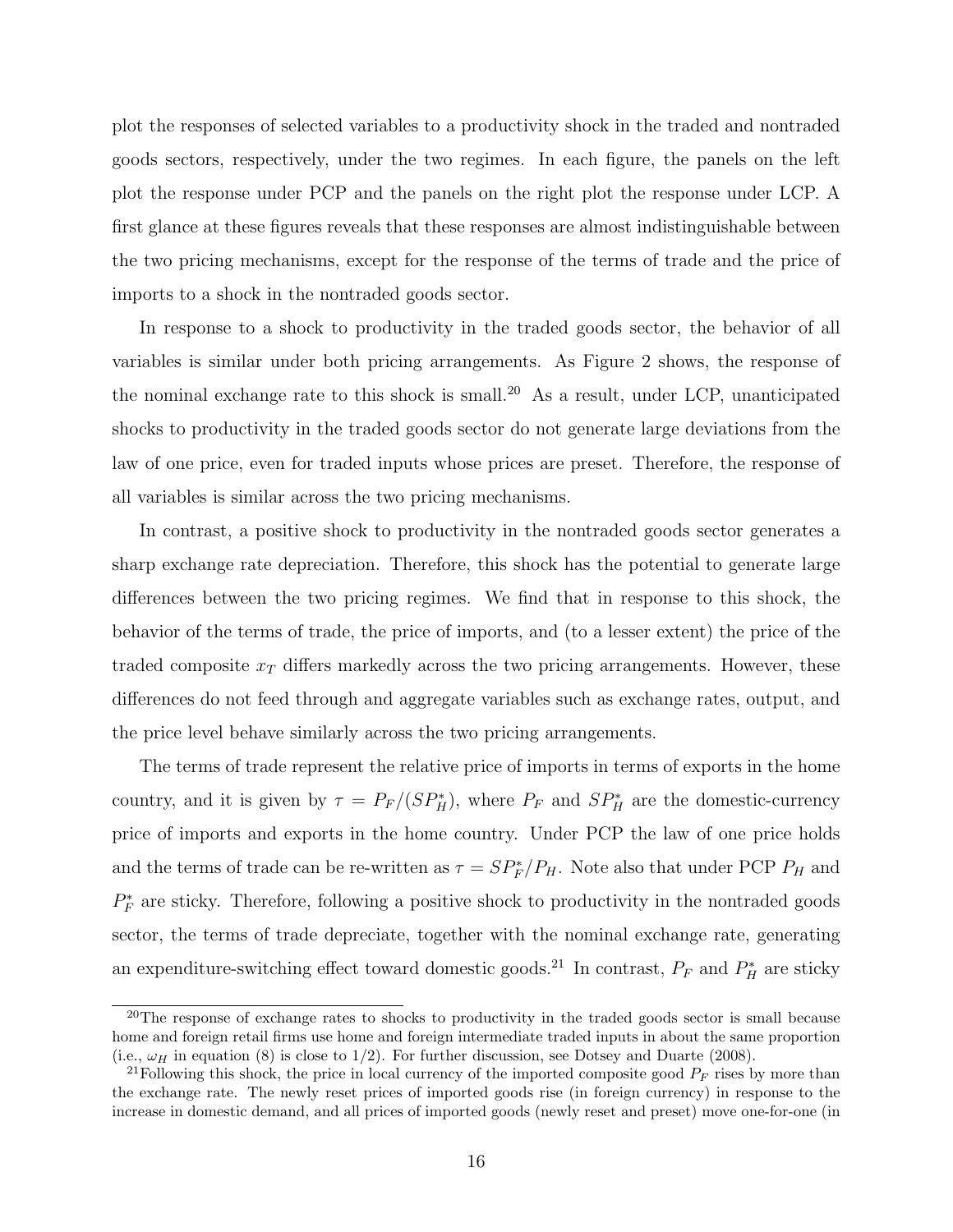under LCP. Thus, on impact, the depreciation of the nominal exchange rate lowers the price of imported goods relative to exports. However, as additional vintages of firms adjust their prices, the pricing effect dominates and the terms of trade eventually depreciates.

Despite the different responses of the prices of traded goods and the terms of trade, aggregate variables such as GDP, exchange rates, and the price level (among other variables) respond similarly across the two pricing regimes. We point to two reasons behind this result. First, trade is a small portion of the economy. Although the response of the price of imports to shocks to productivity in the nontraded goods sector differs markedly between PCP and LCP, this difference diminishes as prices are aggregated up to the consumer price level (see the top panels in Figure 3). In fact, there is not a substantial difference even in the behavior of the price of the composite intermediate traded good  $P_{xx}$  under the different pricing regimes. Second, in our model, nominal exchange rates are very persistent. Thus, it follows from equations (15) and (16) that price setters respond much the same way under LCP as they do under PCP. Thus, any difference between the two mechanisms follows from the existence of preset prices. However, as successive vintages of firms reset their prices, the behavior of the price of imports across the two pricing regimes converges quickly and the differences between the two regimes are short-lived.

The distinguishing feature between the two alternative pricing mechanisms is the higher cross-correlations of the terms of trade and the price of imports with other variables under PCP than under LCP. In particular, the correlation coefficient between the terms of trade and the nominal and real exchange rates is 0.52 and 0.62 with PCP and 0.12 and 0.26 with LCP. The corresponding cross-correlations for the United States are 0.39 and 0.30, which suggests that the truth lies somewhere between the two extreme pricing specifications.<sup>22</sup> However, the pricing specification mostly affects only these correlations, while other features of the model appear to be insensitive to whether one works with a LCP or PCP view of the

local currency) with the exchange rate. In turn, the domestic price of exports rises by less than the exchange rate since only the newly reset price (in domestic currency) of exports rises as domestic firms re-adjust their prices (due to higher domestic wages).

<sup>&</sup>lt;sup>22</sup>We emphasize the cross-correlations for the United States because we have calibrated the model to U.S. data. We point out that the United States is not an outlier in terms of these cross-correlations. For example, the correlation of the terms of trade with the nominal exchange rate for Canada, France, Germany, Italy, and the United Kingdom ranges from 0.34 to 0.70, with an average of 0.47.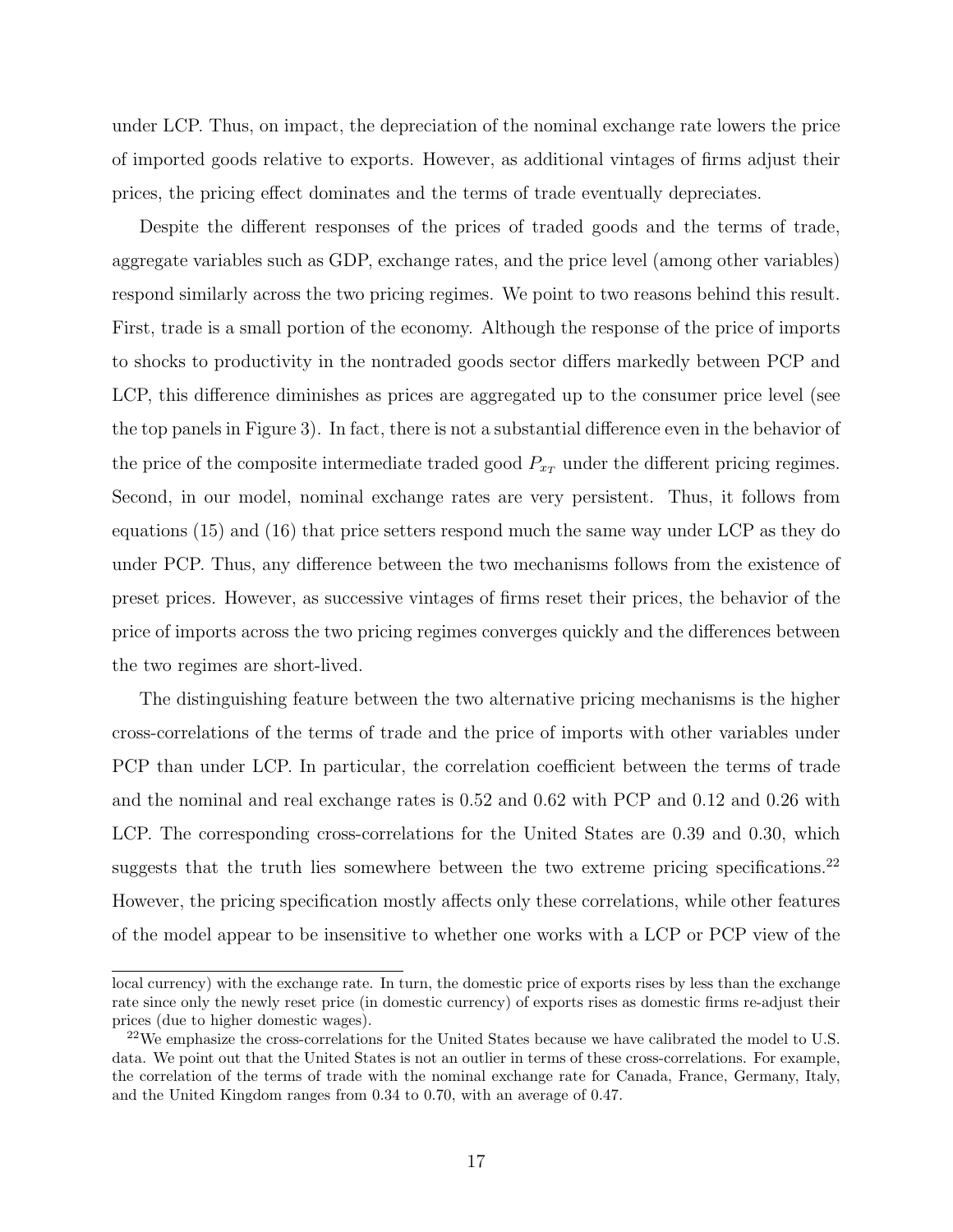world.

#### 4.1 Two Variations

In this section, we consider two variations to our benchmark model. First, we consider a version of the model that generates higher nominal exchange rate volatility than the benchmark model. Second, we consider a version of the model with a higher import share.

Differences between the two pricing assumptions arise from the interplay between unanticipated movements in the nominal exchange rate and nominal price rigidities. That is, the larger the response of the nominal exchange rate to exogenous shocks, the larger the potential for the two pricing regimes to differ. To further explore the importance of the currency denomination of exports we consider a version of our model with a lower elasticity of substitution between domestic and imported inputs. As in Corsetti, Dedola, and Leduc (2008), a low elasticity of substitution generates strong wealth effects and implies higher volatility of exchange rates relative to output. In Table 2, we report results for  $\xi = 0.47$ .<sup>23</sup> With this lower elasticity the model implies that exchange rates and the terms of trade are much more volatile than output. Under PCP, exchange rates are more than three times as volatile as output. We find that the nominal and real exchange rates become more volatile under PCP than LCP (about 20 and 15 percent respectively). However, despite this difference and a much higher volatility of the nominal exchange rate, we still find that the behavior of other aggregate variables is not much different across the two pricing regimes. Also as before, we find that the correlations of the terms of trade and the price of imports are substantially higher under PCP than LCP.

Finally, we consider a version of the model with a higher share of imports. A higher import share also has the potential to strengthen the importance of the currency denomination of exports. We raise the import share to 25 percent maintaining all other targets unchanged. In particular, we maintain constant the weight of nontraded goods in the economy. Therefore, this exercise asks about the implications of the currency denomination of exports in a model calibrated to the United States but with a counter-factually higher import share. The model

<sup>23</sup>We recalibrate the model to match all other targets.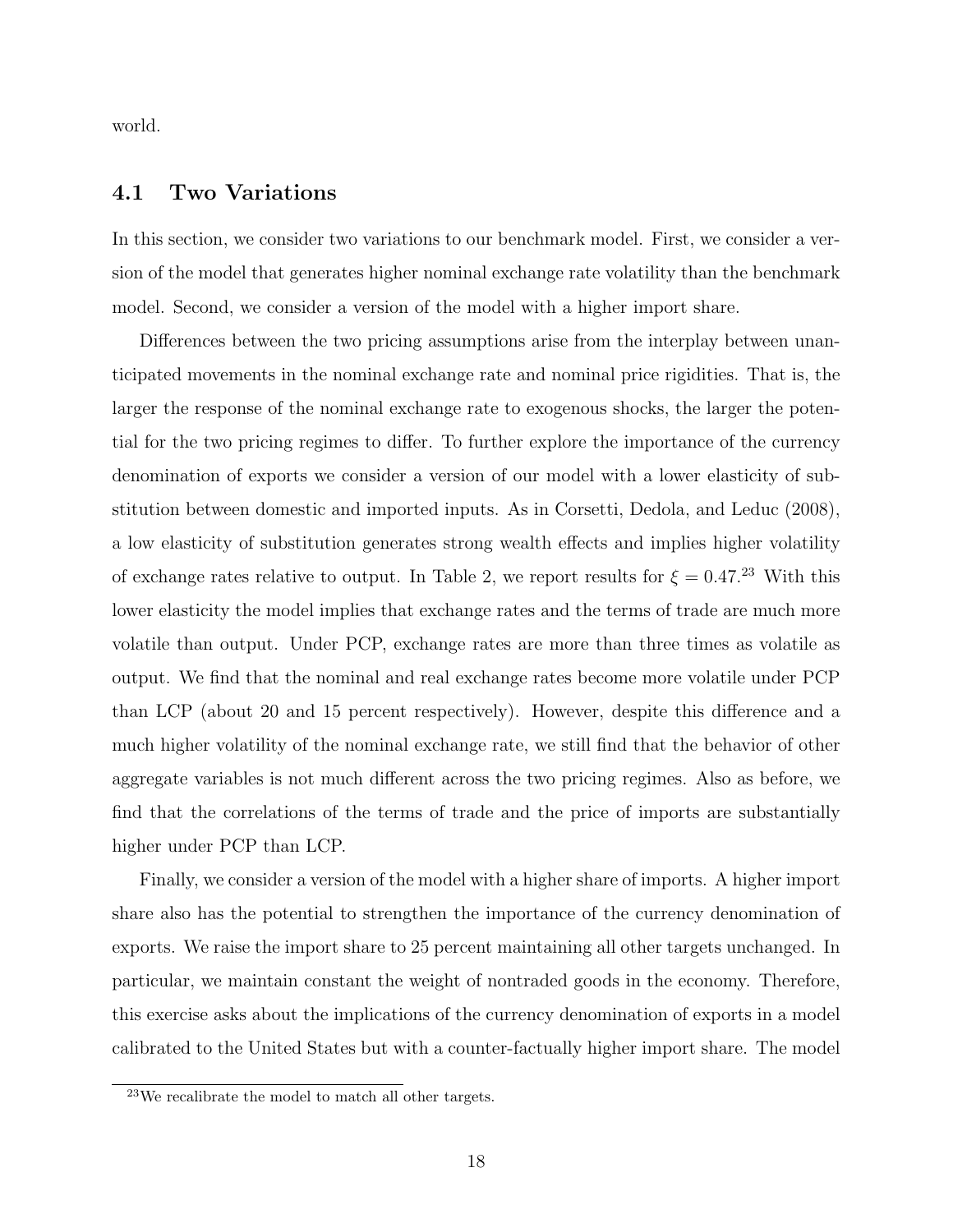generates higher import shares by lowering the bias of retail firms for domestically produced inputs (determined by the weight  $\omega_H$  in equation 8). In our benchmark model,  $\omega_H = 0.59$ while an import share of 25 percent implies  $\omega_H = 0.20$ . That is, with a higher import share a positive productivity shock to the traded goods sector of the home country benefits foreign firms (who use the home input more intensively than home firms) disproportionately.<sup>24</sup> The properties of the model with an import share of 25 percent are reported in the last two columns of Table  $2^{25}$  With a higher import share, business cycles are more synchronized across countries and net exports, employment, and investment are more volatile compared with the benchmark economy. Nominal and real exchange rates, however, are less volatile with a higher import share. With higher import share shocks to productivity in the traded goods sector generate more volatility in output than shocks to productivity in the nontraded goods sector. But it is still the case that shocks to traded productivity generate very small responses of nominal and real exchange rates. In response to a shock to  $z_H$ , the home terms of trade depreciate (since domestic traded goods are cheaper relative to foreign traded goods). Given the bias of retail firms toward imported inputs, this depreciation contributes to an appreciation of the real exchange rate. In turn, the price of nontraded goods increases in the foreign country relative to the home country, contributing to a depreciation of the real exchange rate.<sup>26</sup> Overall, the response of the real exchange rate to this shock is very small. Since price levels are very smooth, the response of the nominal exchange rate is also very small.<sup>27</sup> Therefore, we find that the behavior of aggregate variables is not much different across the two pricing regimes. The exceptions are the volatility of net exports and the co-movement of the terms of trade and the price of imports with exchange rates. With a

<sup>&</sup>lt;sup>24</sup>The weight  $\omega_H = 0.59$  implies that in steady state the ratio of domestically produced to imported traded inputs used by retail firms is 1.44. For  $\omega_H = 0.2$  this ratio falls to 0.25.

<sup>&</sup>lt;sup>25</sup>In this experiment we use the benchmark elasticity of substitution between domestic and imported traded goods.

 $26T$ o gain some intuition note that, with flexible prices, changes in the real exchange rate can be written as  $\hat{q}_t = (1 - \omega_R + \omega_R \omega) \hat{q}_{Nt} + \omega_R (1 - \omega) (2\omega_H - 1) \hat{\tau}_t$ , where  $q_N = SP_N^* / P_N$ . The coefficient on  $\hat{q}_N$  is 0.72 while the coefficient on  $\hat{\tau}$  is  $-0.16$  when the import share is 25 percent and 0.05 in the benchmark case. Therefore, when  $\omega_H$  is smaller than 1/2, a depreciation in the terms of trade acts to appreciate the real exchange rate, dampening the effect of  $q_N$ , and resulting in lower exchange rate volatility.

<sup>&</sup>lt;sup>27</sup>The contribution of terms of trade depreciation to real exchange rate appreciation when the import share is high also underlies the smaller response of exchange rates to shocks to productivity in the nontraded goods sector compared with the benchmark economy.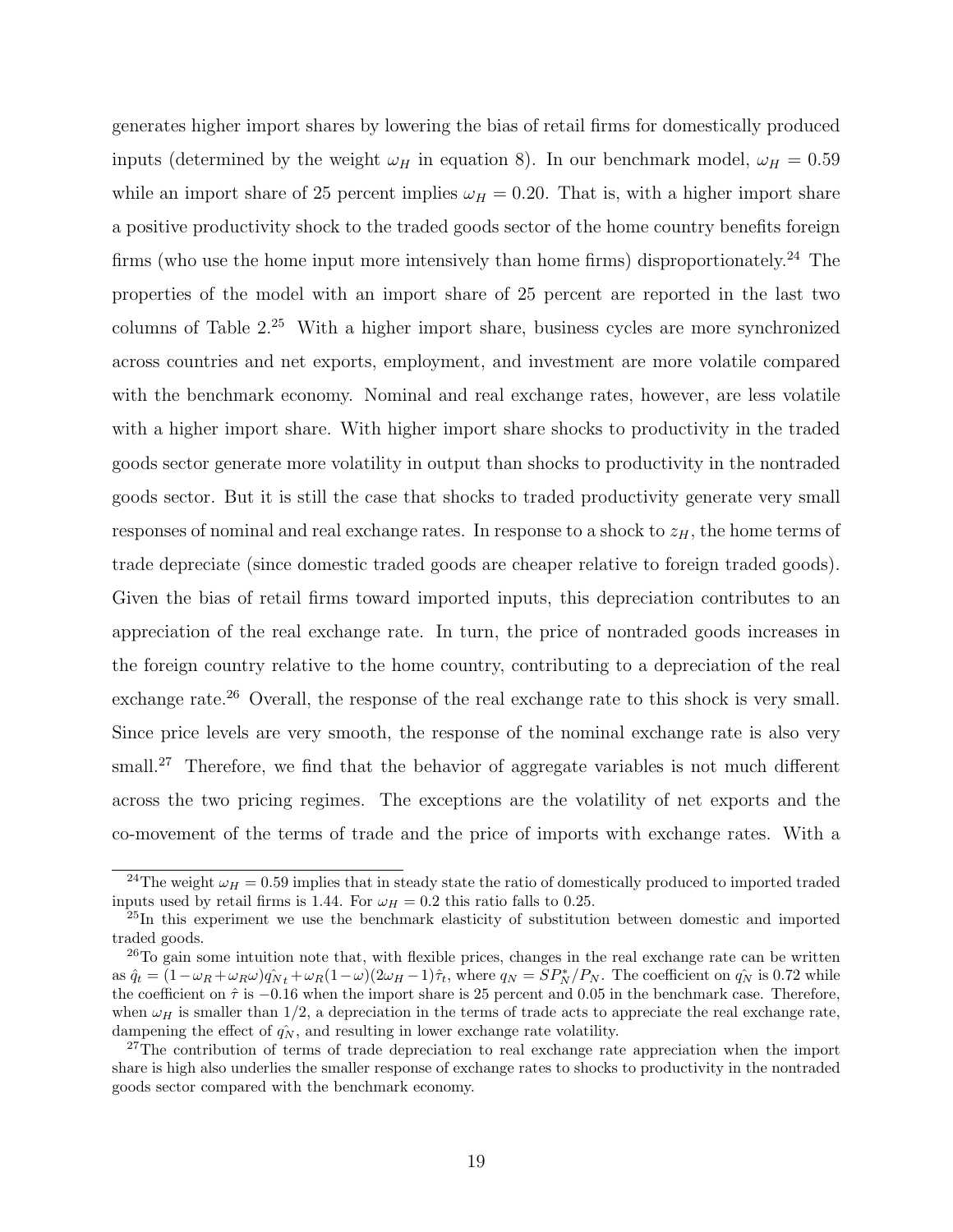higher import share, net exports are more than twice as volatile under PCP than LCP and the terms of trade and the price of imports are more strongly correlated with exchange rates.

# 5 Conclusion

In this paper we contrast the implications of producer currency pricing and local currency pricing in a quantitative two-country model. The model features nontraded goods that are used as final service consumption and in the production of retail goods. The model is consistent with the weight of nontraded goods and the weight of the external sector in the U.S. economy. We find that different assumptions regarding the currency denomination of exports are virtually inconsequential for the properties of aggregate variables, other than the terms of trade. We also note that our basic result carries through in our calibrated model without nontraded goods. We choose to include nontraded goods in our benchmark model for two reasons. First, nontraded final consumption and nontraded retail services are not trivial in the U.S. economy and our model has implications that are closer in line with the data than a model that abstracts from nontraded goods. Second, the calibrated model with nontraded goods generates higher nominal exchange rate volatility than the model without nontraded goods. It is important that the benchmark model can generate large responses of the nominal exchange rate since differences between the two pricing mechanisms arise from the interplay between unanticipated movements in the nominal exchange rate and nominal price rigidities.

The key finding in our benchmark model and two variations is that the two pricing regimes differ only with respect to the behavior of the terms of trade and price of imports and their correlations with other variables in the model. For instance, the terms of trade have a higher positive correlation with exchange rates under PCP than with LCP. Importantly, our results highlight the fact that in the context of a quantitative open-economy model the difference between the polar international pricing regimes is not as extensive as standard analyses may suggest.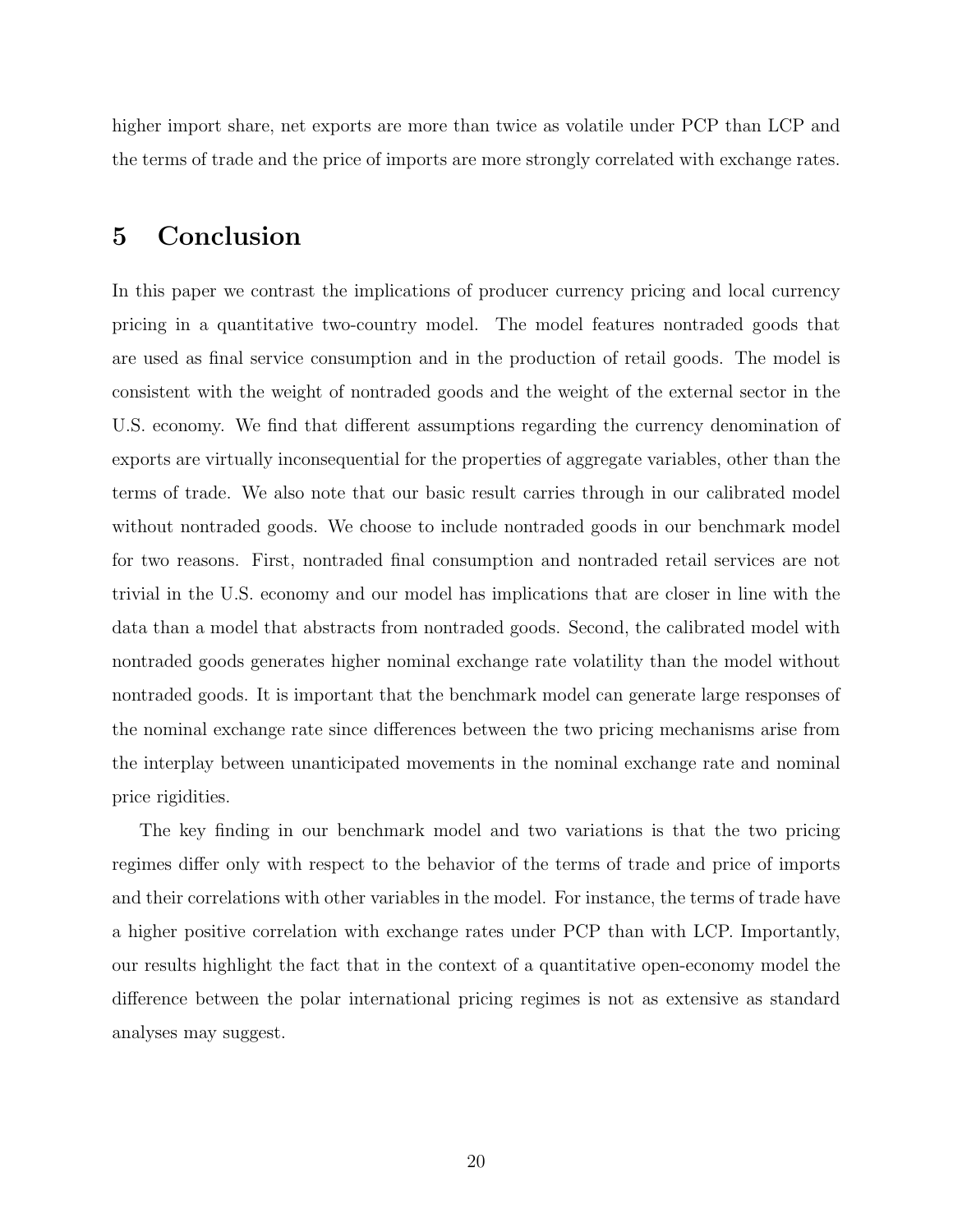# References

- [1] Baxter, M., Crucini, M., 1995. Business Cycles and the Asset Structure of Foreign Trade. International Economic Review 36, 821-854.
- [2] Bergin, P., Feenstra, R., 2001. Pricing to Market, Staggered Contracts, and Real Exchange Rate Persistence. Journal of International Economics 54, 333-359.
- [3] Betts, C., Devereux, M., 1996. The Exchange Rate in a Model of Pricing-to-Market. European Economic Review 40, 1007-1021.
- [4] Betts, C., Devereux, M., 2000. Exchange Rate Dynamics in a Model of Pricing-to-Market. Journal of International Economics 50, 215-244.
- [5] Carvalho, C., Nechio, F., 2008. Aggregation and the PPP Puzzle in a Sticky-Price Model. Federal Reserve Bank of New York, mimeo.
- [6] Chari, V. V., Kehoe, P., McGrattan, E., 2002. Can Sticky Price Models Generate Volatile and Persistent Real Exchange Rates? Review of Economic Studies 69, 533- 563.
- [7] Corsetti, G., Dedola, L., Leduc, S., 2008. International Risk-Sharing and the Transmission of Productivity Shocks. Review of Economic Studies 75, 443-473.
- [8] Corsetti, G., Pesenti, P., 2005. International Dimensions of Optimal Monetary Policy. Journal of Monetary Economics 52, 281-305.
- [9] Devereux, M., Engel, C., 2003. Monetary Policy in the Open Economy Revisited: Price Setting and Exchange Rate Flexibility. Review of Economic Studies 70, 765-84.
- [10] Devereux, M., Engel, C., Storgaard, P., 2004. Endogenous Exchange Rate Pass-through when Nominal Prices are Set in Advance. Journal of International Economics 63, 263-291.
- [11] Dotsey, M., Duarte, M., 2008. Nontraded Goods, Market Segmentation, and Exchange Rates. Journal of Monetary Economics 55, 1129-1142.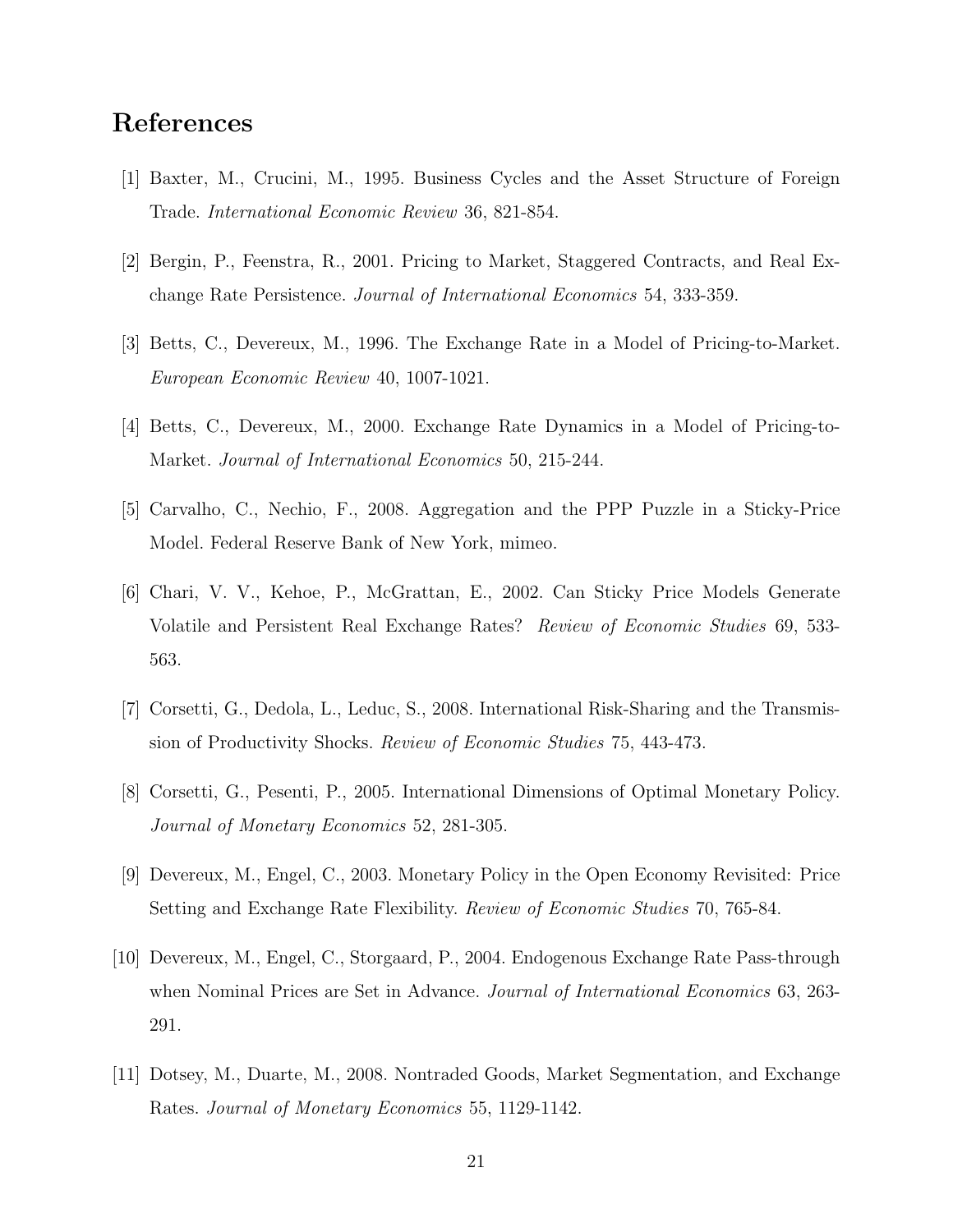- [12] Duarte, M., Obstfeld, M., 2008. Monetary Policy in the Open Economy Revisited: The Case for Exchange-Rate Flexibility Restored. Journal of International Money and Finance 27, 949-957.
- [13] Engel, C., 1999. Accounting for U.S. Real Exchange Rate Changes. Journal of Political Economy 107, 507-538.
- [14] Engel, C., 2002. Expenditure Switching and Exchange Rate Policy. *NBER Macroeco*nomics Annual 2002, 231-272.
- [15] Engel, C., Rogers, J., 1996. How Wide is the Border? American Economic Review 86, 1112-1125.
- [16] Goldberg, P., Knetter, M., 1997. Goods Prices and Exchange Rates: What Have We Learned? Journal Economic Literature XXXV, 1243-1272.
- [17] Heathcote, J., Perri, F., 2002. Financial Autarky and International Business Cycles. Journal of Monetary Economics 49, 601-627.
- [18] Hooper, P., Johnson, K., Marquez, J., 1998. Trade Elasticities for G-7 Countries. Board of Governors of the Federal Reserve System, International Finance Discussion Paper 609.
- [19] Kollmann, R., 2001. The Exchange Rate in a Dynamic-Optimizing Business Cycle Model with Nominal Rigidities: A Quantitative Investigation. *Journal of International Eco*nomics 55, 243-262.
- [20] Obstfeld, M., 2001. International Macroeconomics: Beyond the Mundell-Fleming Model. IMF Staff Papers No. 47.
- [21] Obstfeld, M., Rogoff, K., 1995. Exchange Rate Dynamics Redux. Journal of Political Economy 103(3), 624-660.
- [22] Obstfeld, M., Rogoff, K., 1996. Foundations of International Macroeconomics. The MIT Press, Cambridge, MA.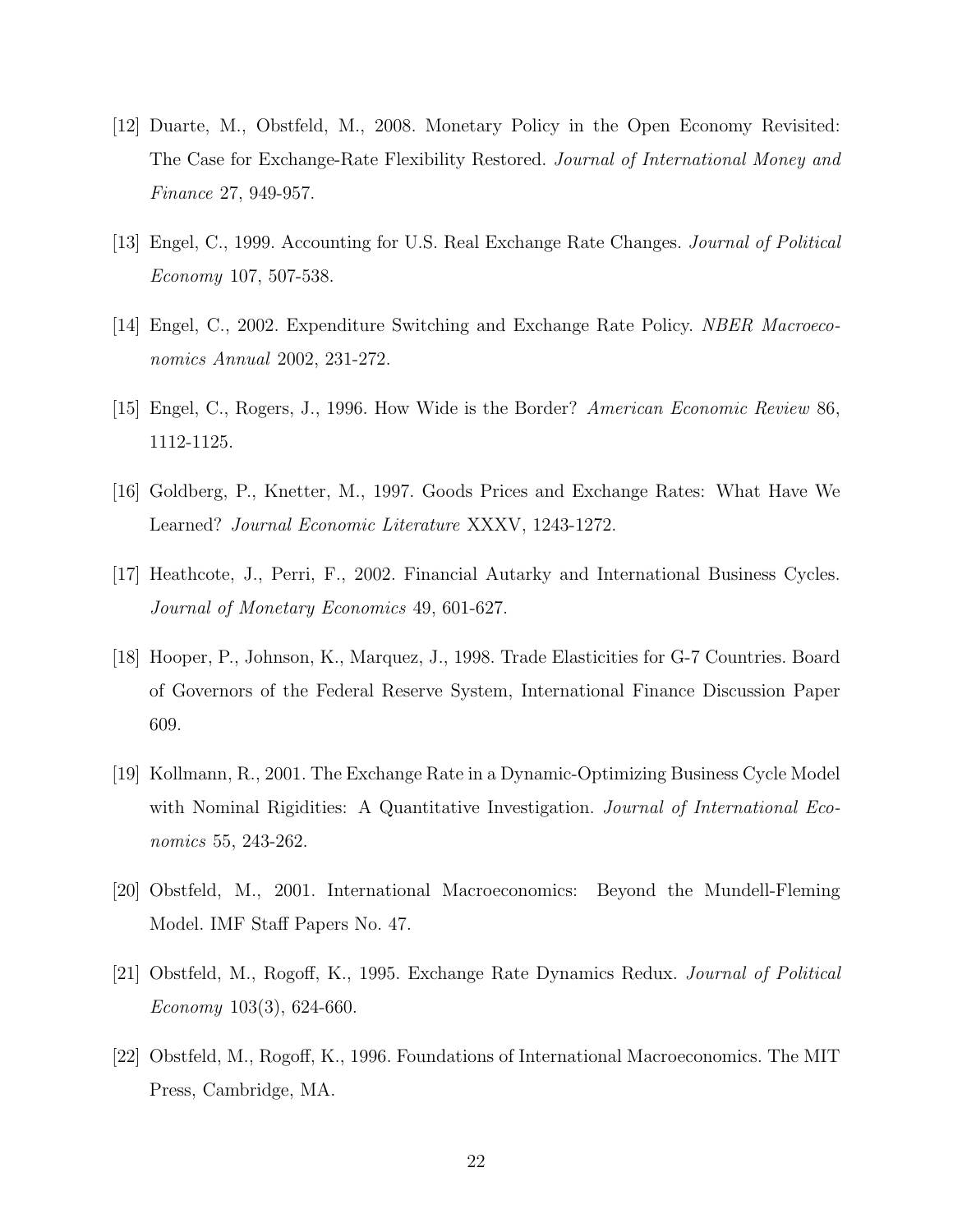- [23] Obstfeld, M., Rogoff, K., 2000a. The Six Major Puzzles in International Macroeconomics: Is There a Common Cause? NBER Macroeconomics Annual, 339-390.
- [24] Obstfeld, M., Rogoff, K., 2000b. New Directions for Stochastic Open Economy Models. Journal of International Economics 50, 117-153.
- [25] Schmitt-Grohé, S., Uribe, M., 2003. Closing Small Open Economy Models. *Journal of* International Economics 61, 163-185.
- [26] Steinsson, J., 2008. The Dynamic Behavior of the Real Exchange Rate in Sticky-Price Models. American Economic Review 98(1), 519-533.
- [27] Stockman, A., Tesar, L., 1995. Tastes and Technology in a Two-Country Model of the Business Cycle: Explaining International Comovements. American Economic Review 85, 168-185.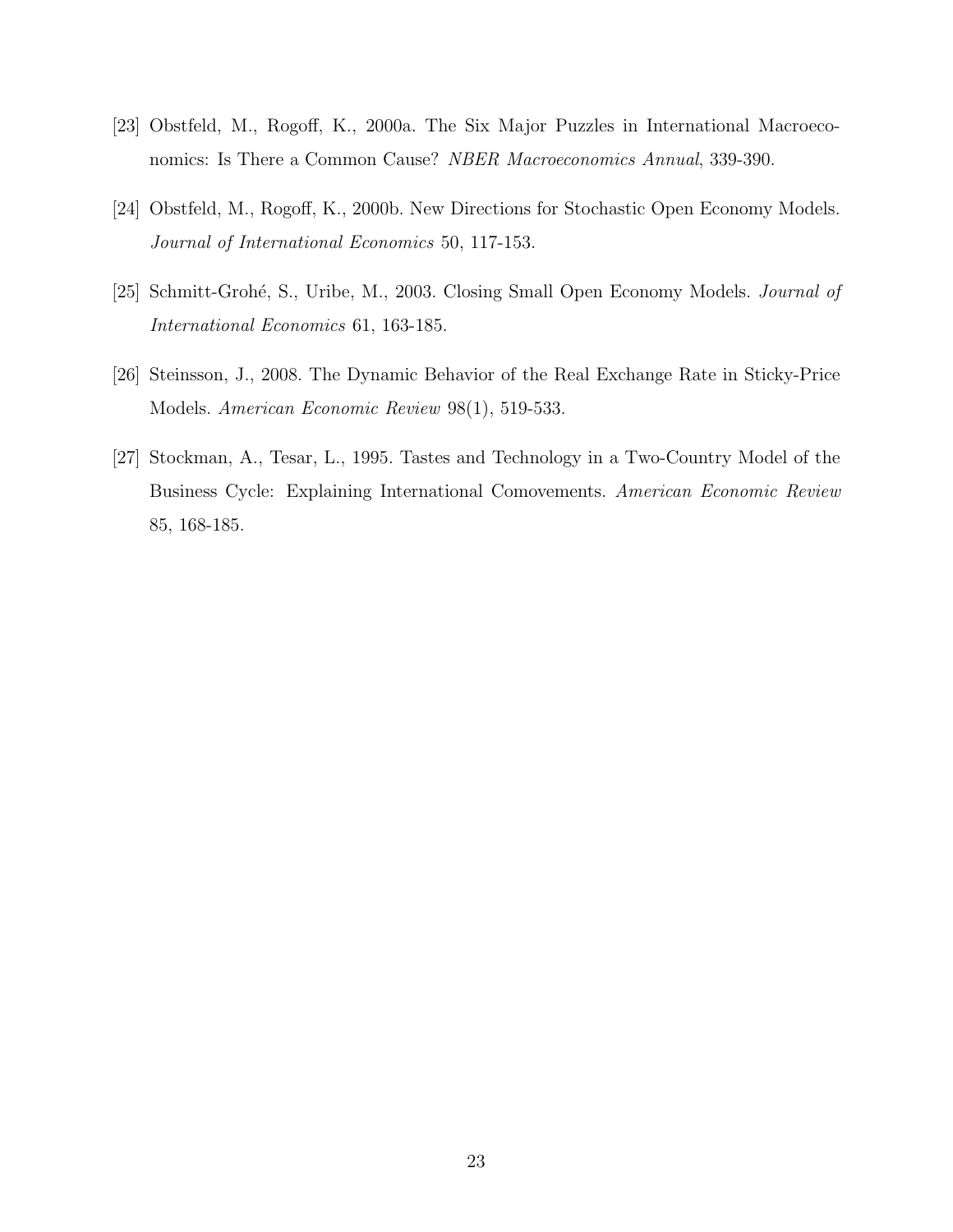| Preferences                                       |                  |  |  |
|---------------------------------------------------|------------------|--|--|
| Coefficient of risk aversion $(\sigma)$           | $\overline{2}$   |  |  |
| Elasticity of labor supply                        | $\overline{2}$   |  |  |
| Time spent working                                | 0.25             |  |  |
| Interest elasticity of money demand $(1/(\nu-1))$ | $-0.03$          |  |  |
| Weight on consumption $(a)$                       | 0.99             |  |  |
| Aggregates                                        |                  |  |  |
| Elast. of substitution $c_N$ and $c_R(\gamma)$    | 0.74             |  |  |
| Elast. of substitution $x_N$ and $x_T$ ( $\rho$ ) | 0.001            |  |  |
| Elast. of substitution $x_H$ and $x_F$ ( $\xi$ )  | 0.85             |  |  |
| Elast. of substitution individual varieties       | 10               |  |  |
| Share of imports in GDP                           | 0.13             |  |  |
| Share of $x_N$ in GDP                             | 0.19             |  |  |
| Share of $c_N$ in GDP                             | 0.44             |  |  |
| Production and Adjustment Functions               |                  |  |  |
| Capital share $(\alpha)$                          | 1/3              |  |  |
| Price stickiness $(J)$                            | $\overline{4}$   |  |  |
| Depreciation rate $(\delta)$                      | 0.025            |  |  |
| Relative volatility of consumption                | 0.64             |  |  |
| Bond holdings $(\theta_b)$                        | 0.001            |  |  |
| Monetary Policy                                   |                  |  |  |
| Coeff. on lagged interest rate $(\rho_R)$         | 0.9              |  |  |
| Coeff. on expected inflation $(\rho_{R,\pi})$     | 1.8              |  |  |
| Coeff. on output $(\rho_{R,y})$                   | 0.07             |  |  |
| Productivity Shocks                               |                  |  |  |
| Autocorrelation coeff. $(A)$                      | 0.98             |  |  |
| Std. dev. of innovations to $z_H \& z_N$          | $0.006 \& 0.003$ |  |  |

Table 1: Calibration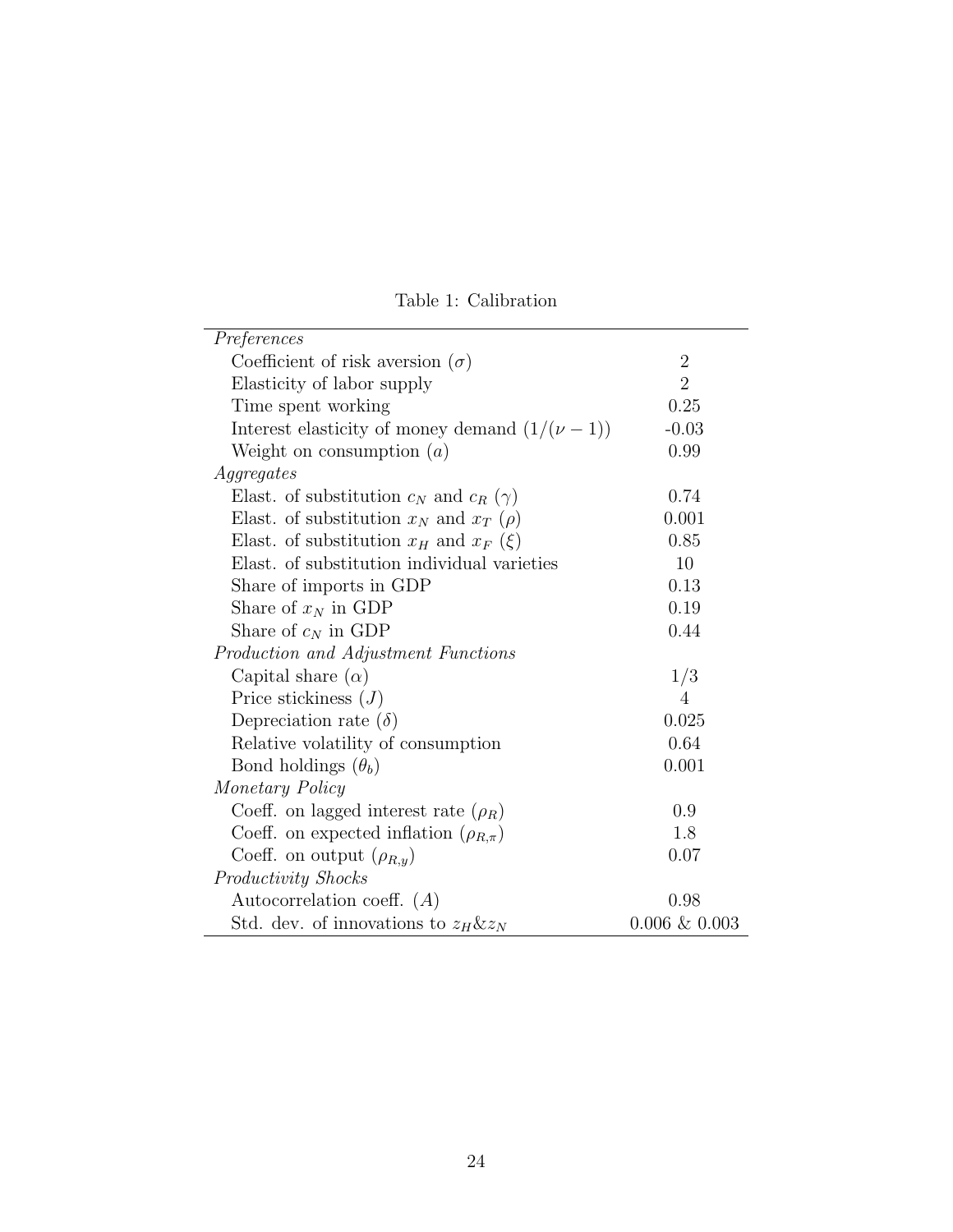Table 2: Model results

|                         | Benchmark |          | Low elastic. |          | High import |         |
|-------------------------|-----------|----------|--------------|----------|-------------|---------|
|                         | PCP       | LCP      | PCP          | LCP      | PCP         | LCP     |
| Statistic               |           |          |              |          |             |         |
| Stand. dev. rel. to GDP |           |          |              |          |             |         |
| Consumption             | 0.64      | 0.64     | 0.64         | 0.64     | 0.64        | 0.64    |
| Investment              | 2.41      | 2.55     | 3.09         | 3.07     | 3.07        | 3.08    |
| Employment              | 1.10      | 1.16     | 1.25         | 1.33     | 1.40        | 1.42    |
| Price Level             | 0.22      | 0.24     | 0.26         | 0.30     | 0.32        | 0.33    |
| Nominal e.r. $(S)$      | 1.54      | 1.35     | $3.22\,$     | 2.63     | 1.08        | 0.90    |
| Real e.r. $(q)$         | 1.50      | 1.47     | 3.27         | 2.87     | 1.09        | 1.06    |
| Terms of trade $(\tau)$ | 2.27      | 2.29     | 4.70         | 4.30     | 1.92        | 1.84    |
| Stand. dev. of $nx$     | 0.35      | 0.38     | 0.67         | 0.59     | 0.69        | 0.70    |
| $Auto-correlations$     |           |          |              |          |             |         |
| Nominal e.r.            | 0.80      | 0.79     | 0.79         | 0.79     | 0.80        | 0.79    |
| Real e.r.               | 0.80      | $0.81\,$ | 0.80         | $0.81\,$ | 0.81        | 0.82    |
| Terms of trade          | 0.88      | 0.88     | 0.87         | 0.88     | 0.89        | 0.90    |
| Cross-correlations      |           |          |              |          |             |         |
| Between $S$ and $q$     | 0.99      | 0.99     | 0.99         | 0.99     | 0.95        | 0.94    |
| Between $q$ and         |           |          |              |          |             |         |
| <b>GDP</b>              | 0.47      | 0.41     | 0.32         | 0.28     | 0.21        | 0.18    |
| Consumption             | 0.46      | 0.42     | $-0.02$      | 0.02     | 0.21        | 0.22    |
| Rel. consumptions       | 0.83      | 0.82     | $-0.04$      | 0.04     | 0.53        | 0.56    |
| Cross-country           |           |          |              |          |             |         |
| <b>GDP</b>              | 0.36      | 0.50     | 0.63         | 0.72     | 0.86        | 0.88    |
| Consumption             | 0.40      | 0.48     | 0.56         | 0.59     | 0.69        | 0.69    |
| Investment              | 0.44      | 0.45     | 0.11         | 0.21     | 0.32        | 0.34    |
| Employment              | 0.52      | 0.63     | 0.75         | 0.75     | 0.79        | 0.79    |
| Between $\tau$ and      |           |          |              |          |             |         |
| <b>GDP</b>              | 0.48      | $0.29\,$ | 0.27         | 0.16     | 0.21        | 0.16    |
| Nominal e.r.            | 0.52      | 0.12     | 0.90         | 0.45     | 0.17        | $-0.17$ |
| Real e.r.               | 0.63      | 0.27     | 0.93         | 0.52     | 0.46        | 0.17    |
| Between $P_F$ and       |           |          |              |          |             |         |
| <b>GDP</b>              | 0.39      | $0.27\,$ | 0.26         | 0.19     | 0.14        | 0.10    |
| Nominal e.r.            | 0.72      | 0.49     | 0.94         | 0.74     | 0.49        | 0.23    |
| Real e.r.               | 0.78      | 0.58     | 0.96         | 0.78     | 0.66        | 0.46    |
|                         |           |          |              |          |             |         |

Notes:  $nx$  denotes real net exports relative to GDP.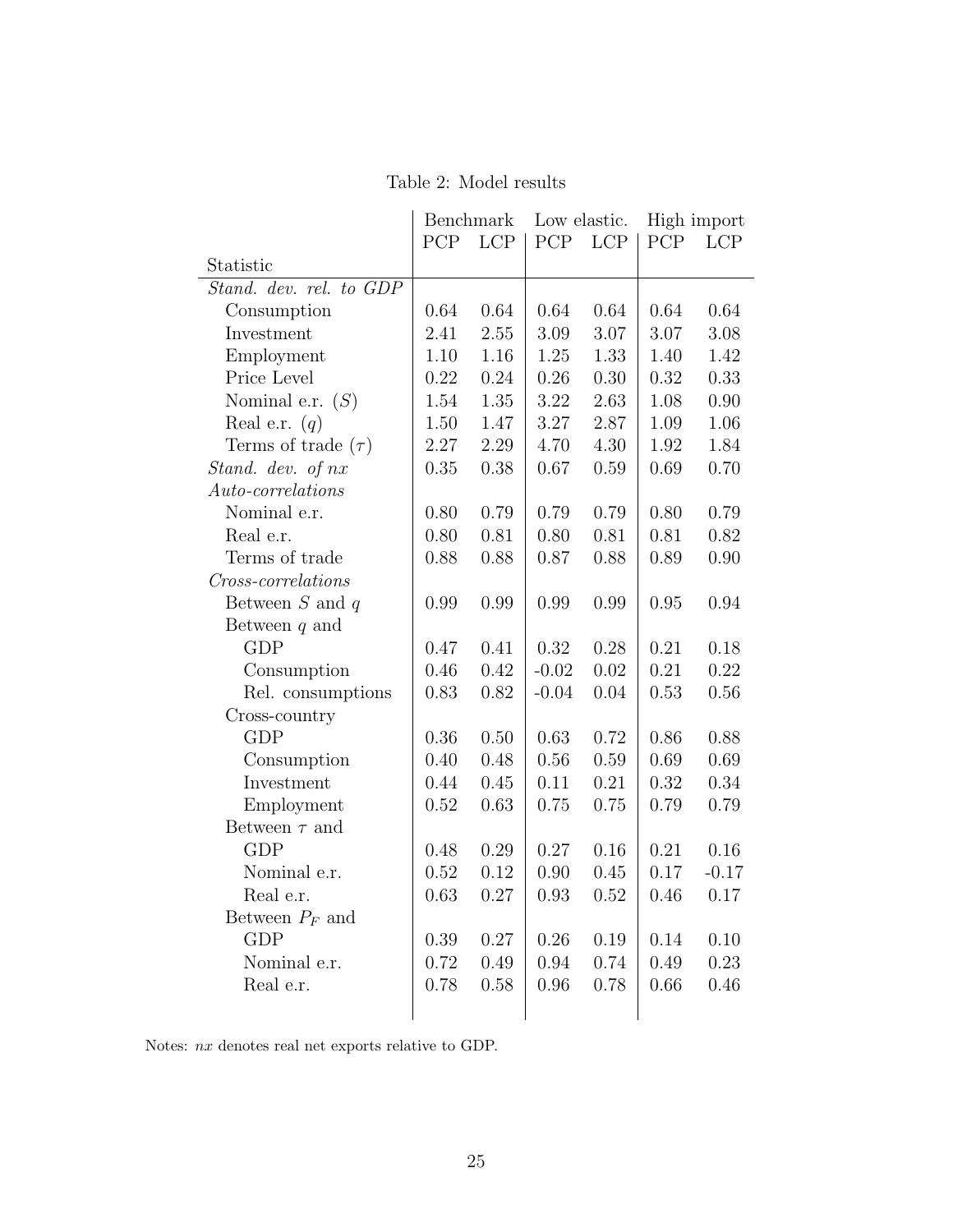Figure 1: Production Structure of the Home Economy

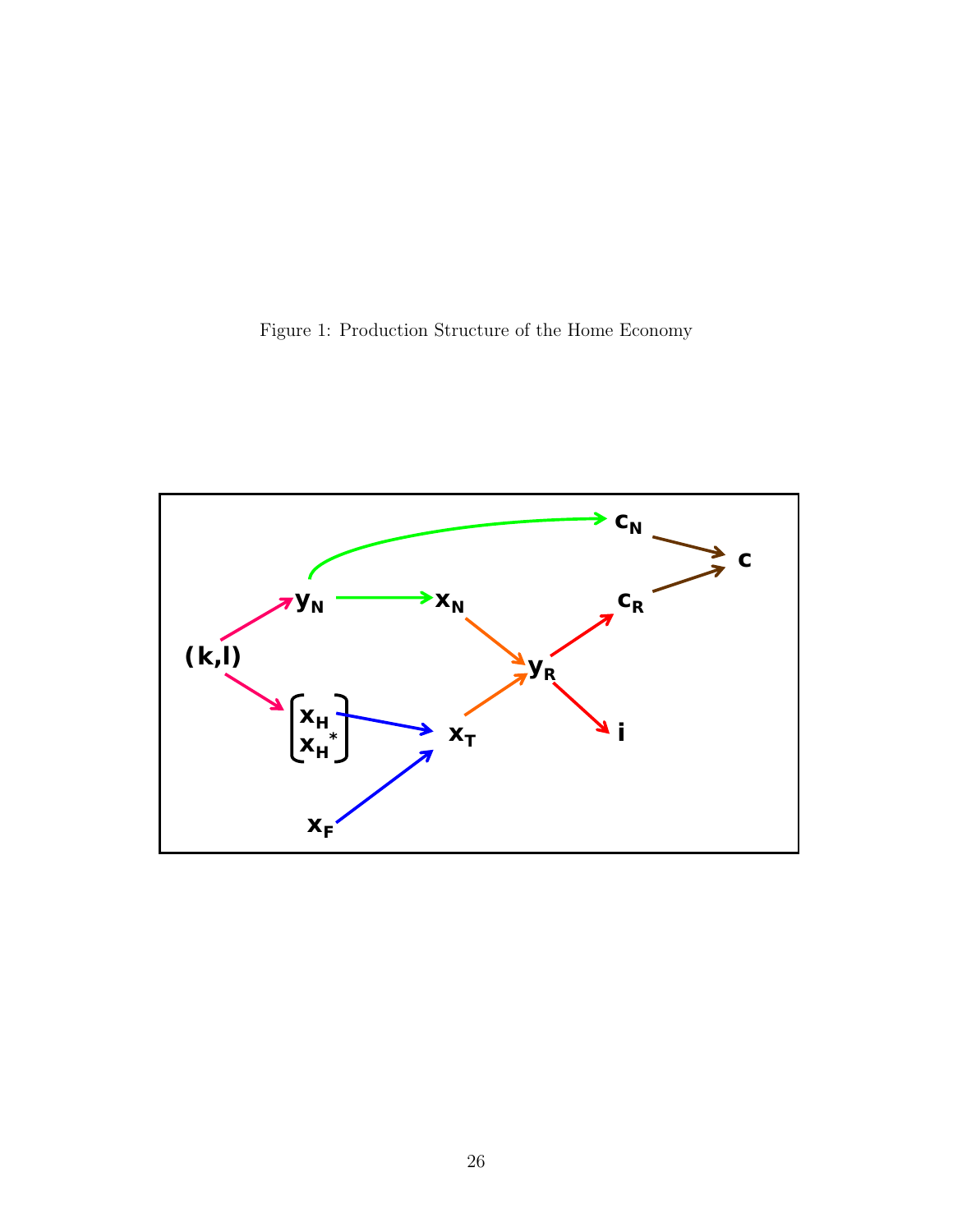

Note: P - price level;  $P_{x_T}$  - price of intermediate traded inputs;  $P_F$  - price of imports; y - real output;  $c$  - consumption;  $\tau$  - terms of trade;  $S$  - nominal exchange rate;  $q$  - real exchange rate;  $q_R$ - relative price of retail goods across countries.